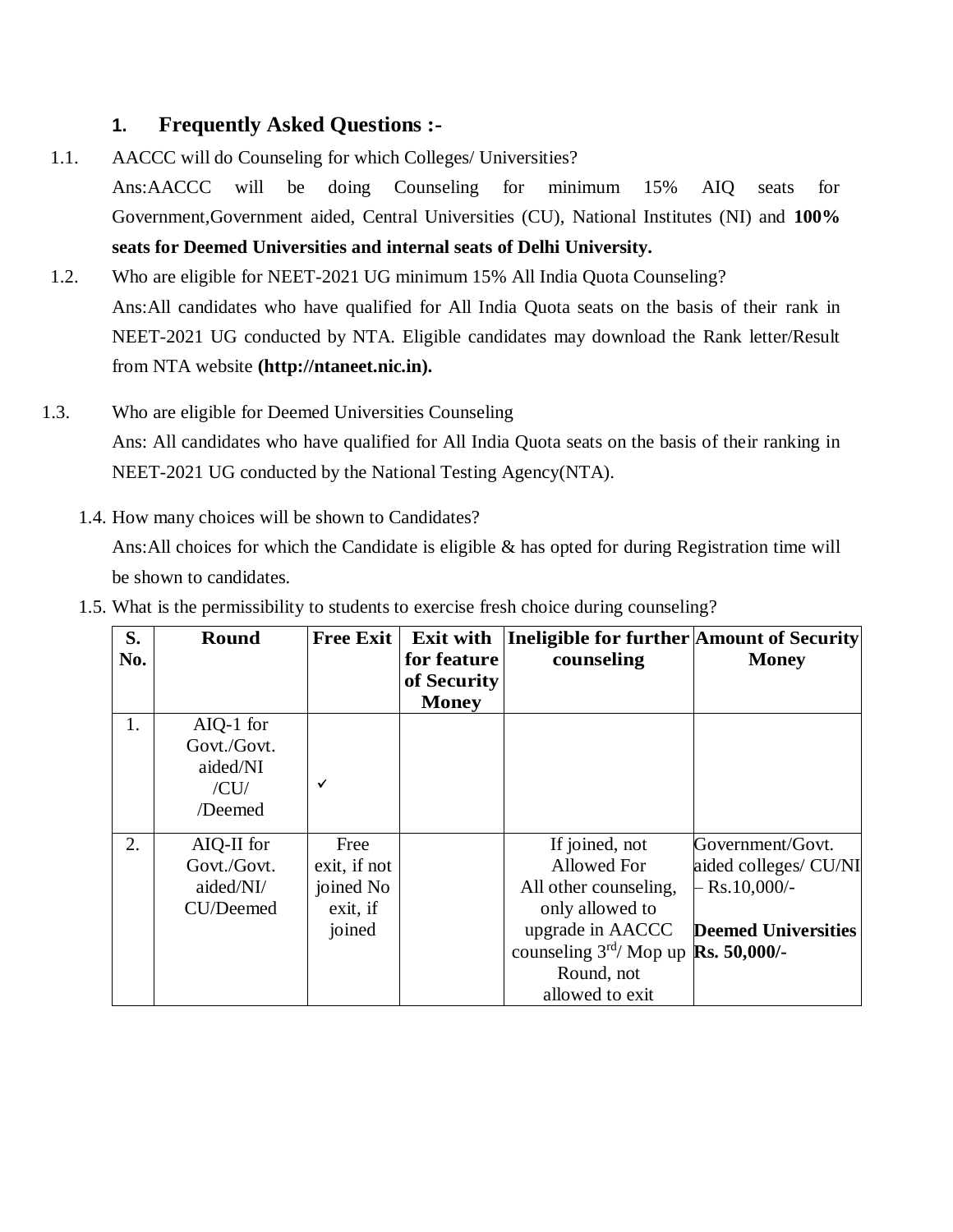|                 | $\times$ |                             |                                                                                                                                        |
|-----------------|----------|-----------------------------|----------------------------------------------------------------------------------------------------------------------------------------|
| for Govt./Govt. |          |                             |                                                                                                                                        |
| aided/          |          | $-$ Rs. 10,000/-<br>through |                                                                                                                                        |
| Deemed /Central |          | Central/State/UT/Nomin      |                                                                                                                                        |
| University/     |          | ated seat etc.              |                                                                                                                                        |
| National        |          | $Rs. 50,000/$ -             |                                                                                                                                        |
| Institute       |          |                             |                                                                                                                                        |
|                 |          | $ 3^{rd}$ / Mop-Up round    | If not Joined If joined, not allowed for Government/Govt.<br>any further counseling aided colleges/CU/NI<br><b>Deemed Universities</b> |

# 1.6. What is All India Rank (AIR)?

Ans: All India Rank (AIR) is overall rank in NEET-2021 UG on all India basis as given by NTA, based on rank among the successful candidates.

## 1.7. What is All India Quota Rank?

Ans: This is the rank for the purpose of All India Quota seat allotment.

1.8. Whether the candidates having All India Rank (AIR)/All India Quota Rank called for All India Quota Counseling, are eligible for counseling anywhere?

Ans: Candidates declared Qualified/Eligible for All India Quota Undergraduate Seats (BAMS/BUMS/BHMS/BSMS) only will be eligible for online allotment process for All India Quota Seats, which is conducted by the AACCC, Ministry of AYUSH, and Government of India .For State Quota seats of Ayurveda /Siddha / Unani /Homoeopathy College, the candidates are required to contact the appropriate State / UT Government/Admission Authority & Directorate of ASU & H Medical Education.

- 1.9. Whether, all the ASU & H Institutes are shown in the Participating Institutes? Ans - No, only those colleges, who have granted permission by Central Government for academic year 2021-22 **till the date of particular counseling round**, are shown in the Participating Institute.
- 1.10. What is the reservation policy for AACCCNEET-2021 UG counseling? Reservation Policy of the Central Government for the NEET-2021-UG Counseling, in All India Quota (Govt. /Govt. aided/NI/CU) is as follows:- S.C.-15% S.T.-7.5% PwD-5%HorizontalReservation OBC (Non- Creamy Layer) - 27 % Only in Central Institutes/Universities EWS-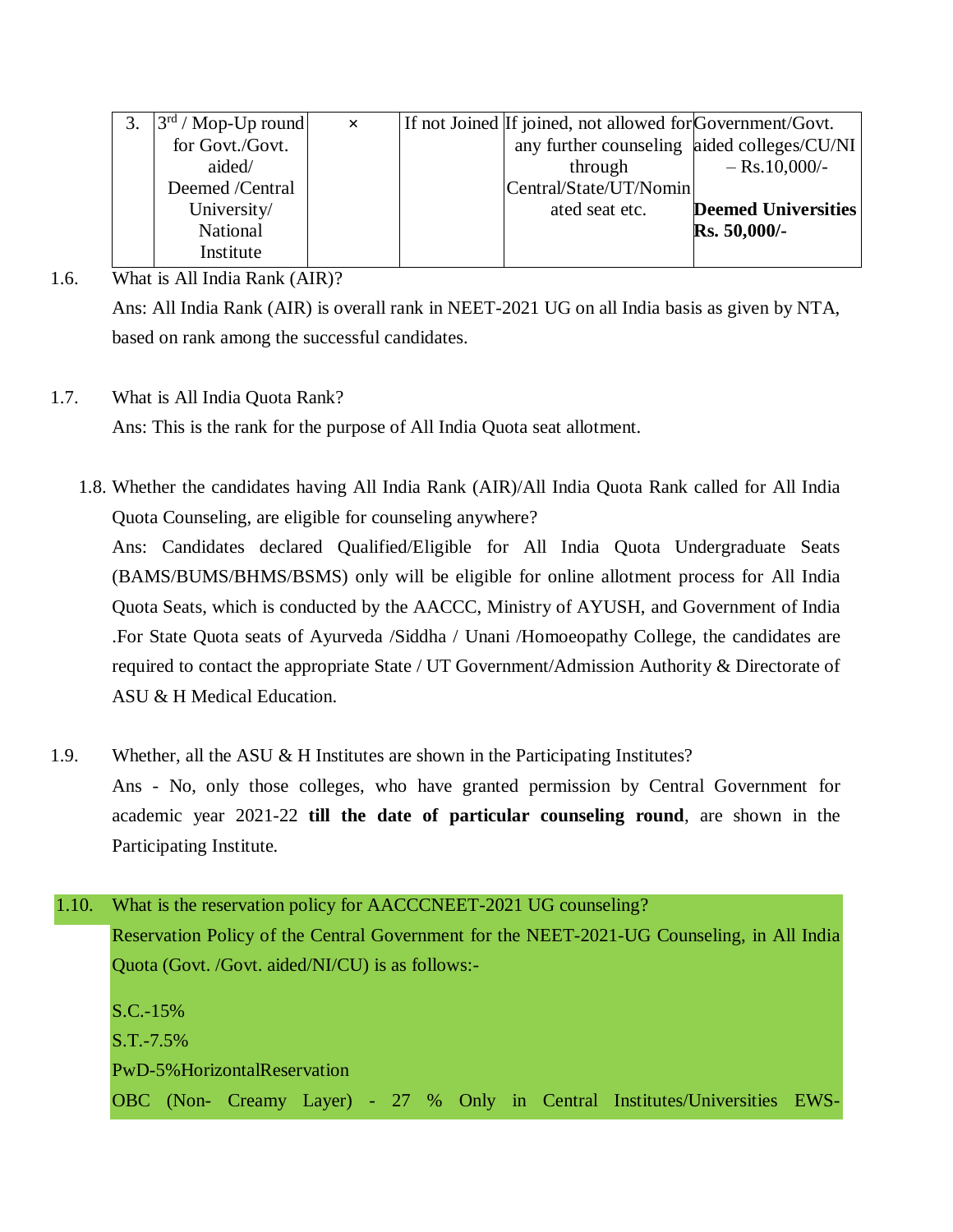1.11. Whether, a candidate participated in round-1counseling can apply for newly added Institutes in 2<sup>nd</sup>round?

Ans.-Yes, all the eligible candidates participated in round-1 counseling are eligible for 2<sup>nd</sup> Round counseling. However, **they have to fill fresh choices** from all available Institutes for 2<sup>nd</sup>roundofCounselingfor academicyear2021-22.

1.12. What is free exit for Ist Round mean?

Ans: Free exit for I<sup>s t</sup>Round means if a candidate allotted a seat in I<sup>st</sup> Round and even if candidate does not report/join the allotted college he/she would not be penalized and eligible for subsequent second rounds but he/she has to fill the fresh choices again. Candidate joined in first round may also avail the free exit within the prescribed timeline updated on counseling website time to time. **Candidates, who have chosen free exit option in Round-1andnot participated in Round-2,then, such candidates, will not be eligible for3rd /Mop Up Round, Stray vacancy round with existing/ new registration.**

1.13. What is the process of online allotment?

Ans: Main Counseling, Registration including payment, Exercising of Choices and Locking of choices

Process of Seat Allotment-1<sup>st</sup>Round

Round1 Result Publication

Reporting at the allotted Ayurveda /Homoeopathy/Unani/ Siddha College against 1st Round (exit option available).

Publication of net vacant seats.

Registration (not required by already registered candidates) & Fresh Choice submission by eligible candidates for 2<sup>nd</sup> Round.

Process of Seat Allotment– 2<sup>nd Round</sup> (Free exit available, if not joined).

Round 2 Result Publication.

Reporting at the Ayurveda / Homoeopathy / Unani / Siddha colleges against  $2<sup>nd</sup>$  Round (candidates once joined the allotted seat against  $2<sup>nd</sup>$  Round are not allowed to vacate the seat,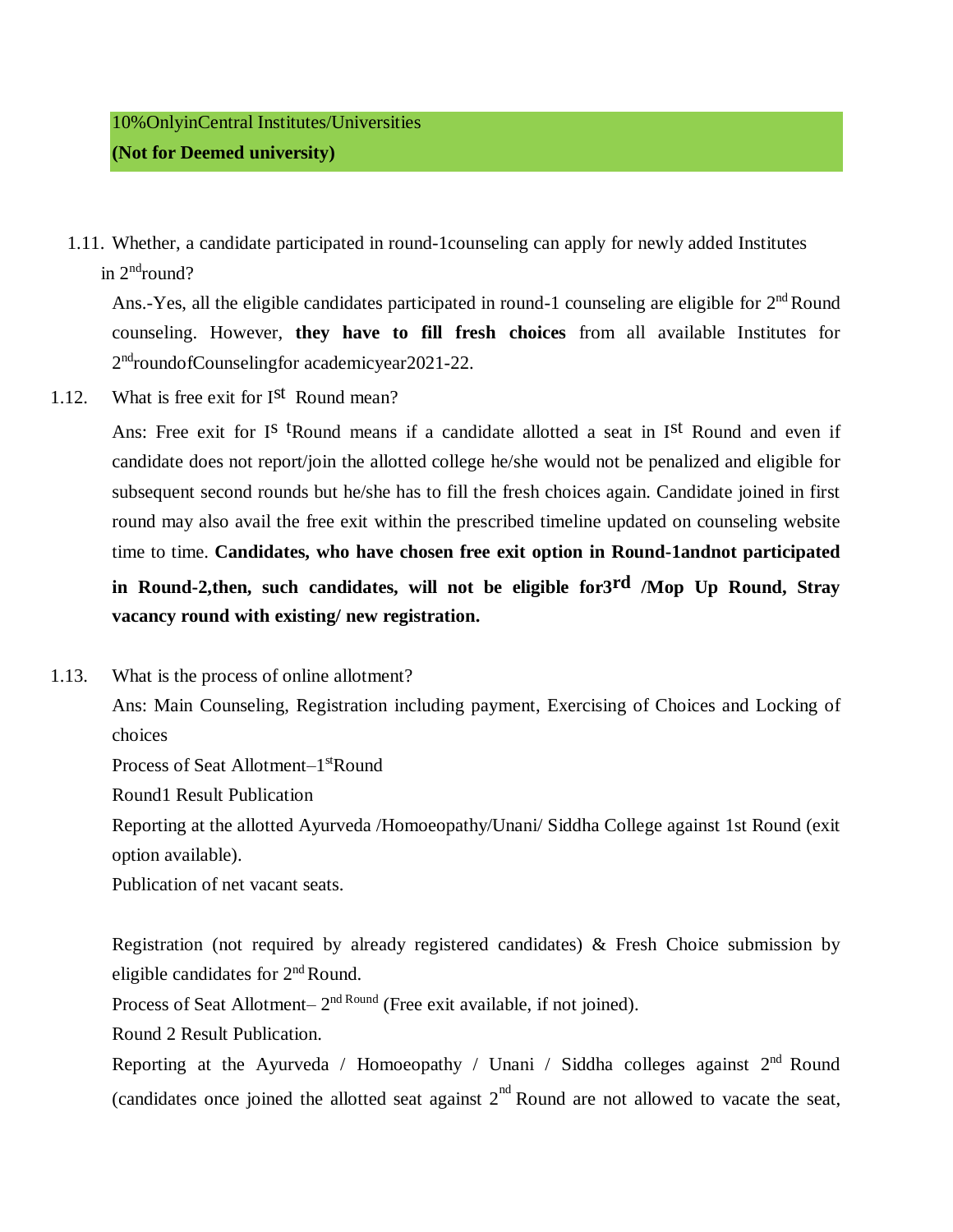only allowed to upgrade in Round3).

3 rd/ MopUp Round for Govt. colleges/Govt. aided colleges/Deemed Universities /Central Universities/ National Institutions.

- i. Fresh Registration for 3rd/Mop up Round (not required for earlier registered eligible candidates)
- ii. Choice Filling/Choice Locking
- iii. Process of Seat Allotmentfor $3^{rd}/$  Mop Up Round.
- iv. ResultPublicationfor3rd/Mop Up Round
- v. Reporting at the Allotted Ayurveda /Siddha / Unani / Homoeopathy College after  $3<sup>rd</sup>$  / Mop Up Round .It is mandatory for the candidates to take admission on their upgraded seats in  $3<sup>rd</sup>$  Mop Up round from Round 1 &2 admitted seats. Such candidates, if not joined the upgraded seats, then they are in-eligible for any further counseling (Central/State/UT/Nominated seat etc.) and their security money will be forfeited.
- vi. ListofeligibleregisteredcandidatestobesenttoDeemedUniversities/CentralUniversities/NationalIns titutionstobeexhaustedstrictlyinorderofmeritin Stray vacancy Round and Transfer of Non-Reporting & Non Joining Vacant seats of AIQG, AIQGA to State/UT counseling authorities / Colleges.
- vii. Final Stray Vacancy Round to be conducted by Deemed Universities/Central Universities/ National Institutions for their vacant seats **(There will be no Fresh Registration of Candidates in Final Stray Vacancy Round)**
- 1.14. What does exit with forfeiture mean in  $3<sup>rd</sup>/Mop$  up round of Counseling?

Ans: Exit with forfeiture means if a candidate allotted a seat in 3rd/Mop up round of counseling except candidates upgraded their admitted seats in  $3<sup>rd</sup>$  Mop Up round from Round 1 & 2 admitted seats and does not want to join the allotted seat he/she can still exit with forfeiture (losing security amount deposited). Once candidate joined the allotted seat, he / she would not be eligible for resigning / surrender of joined seat.

- 1.15. When will online allotment process for the current year start? Ans: Online allotment process will start on date as per counseling schedule available on this website.
- 1.16. Do I have to report to any counseling center for registration or choice filling? Ans: No. Online registration and choice filling can be one from place of convenience (including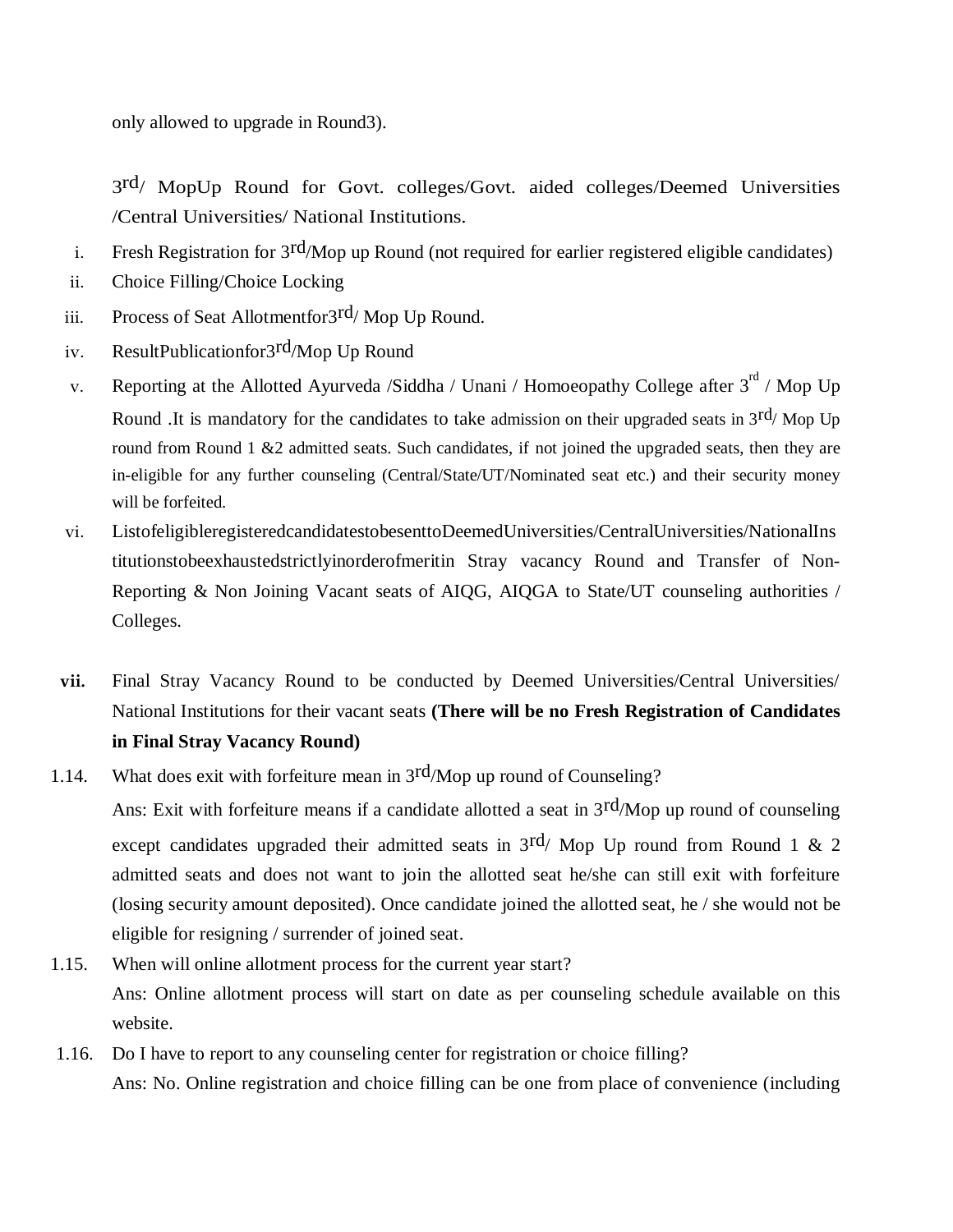from home) using internet.

1.17. Do I require any documents to get registered online? Ans: You will be required to fill up some of the information that you have given on your NEET-2021 application form that you filled and submitted to NTA.

#### **IMPORTANT**

**Please keep information that you have furnished on application form confidential, and do not share with anybody as to register for online allotment process and submit choice you need that information. If somebody else uses that information, he/she can misuse your online registration and prevent you from taking part in online allotment process. Keep printout of application form ready for reference with you.**

#### 1.18. What information do I require for online registration?

Ans: Please note that you will be asked to fill some of the information (we are not showing there for security reasons ) that you have given on your application form during online registration for participating in NEET-2021 UG, therefore keep copy of your NEET-2021 UG application form ready for reference.

#### **IMPORTANT**

**Please note that on registration window of online allotment process, you have to fill in exactly same spelling, numbers etc. as you have filled in your application form.**

#### 1.19. How do I get password for logging in?

Ans: During the process of online registration, you will generate password as per password policy, which will be shown to you when you register and create password. Candidates are advised to keep the password that they have created, **confidential** to them till the end of the counseling/admission process. You can change the password after creating. **Password is very important for participating in online allotment process.** Sharing of password can result in its misuse by somebody else, leading to even exclusion of genuine candidate from online allotment process.

**Please also remember your password till end of All India Quota admission process; otherwise you will not be able to participate in counseling / admission process.**

1.20. How much time will I be given to join the allotted college? Ans: Candidates allotted seats will be required to join the allotted college / course within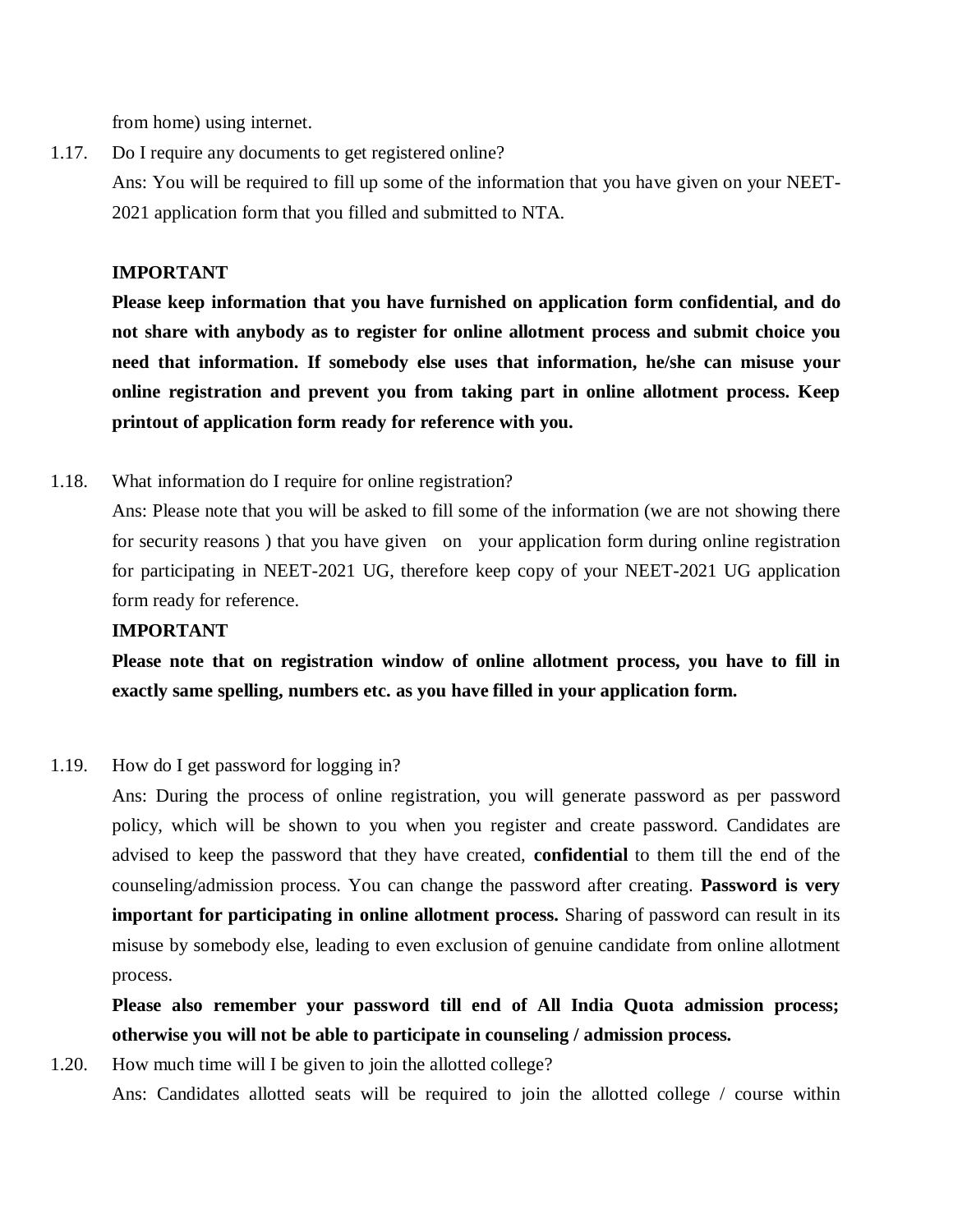**stipulated time which is mentioned in counseling schedule**. However, candidates are advised to join as early as possible and not to wait for last day of joining, due to different schedule of holiday (including local holidays) /working hours in various ASU & H Colleges. In some of the colleges/ universities, 2-3 days' time is required to complete admission formalities. Therefore, candidates are advised to contact allotted college immediately after declaration of result of counseling allotment process, to know the details. If candidate fails to join the allotted Ayurveda/Unani/Siddha/Homoeopathy College within stipulated time, then the allotted seat will be cancelled. Please note that under no circumstances date of joining can be extended by the AACCC at individual basis.

- 1.21. What documents are required at the time of online counseling? Ans: Since it is online allotment (Online Counseling) process, no documents will be required for participating in online counseling process during Registration and allotment.
	- 1.22. What documents are required at the time of Joining / Reporting in allotted Ayurveda/Siddha/Unani /Homoeopathy College?

Ans: **Original documents (along with self-attested photocopies of documents)** for Admission to undergraduate medical courses for admission to 15% of total seats on All India basis required at the time of joining in allotted Ayurveda/Unani/Siddha/Homoeopathy

College are as mentioned below.

- **1 Admit Cards of Exam issued by NTA.**
- **2 Result / Rank letter issued by NTA.**
- **3 Date of Birth Certificate ( if High School Certificate does not bear the same)**
- **4 Class 10th Certificate**
- **5 Class 10+2 Certificate**
- **6 Class 10+2 Marks Sheet**
- **7 Eight (8) Passport size photograph same as affixed on the application form.**
- **8 Provisional allotment letter generated on-line.**
- **10 Proof of identity (Aadhar /PAN/Driving License /Passport**)

The Candidate should also bring the following certificate, if applicable:

**a.SC** / ST Certificate issued by the competent authority (in the standard format as specified in the prospectus / information bullet in) and it should be in English or Hindi language. Sub caste should be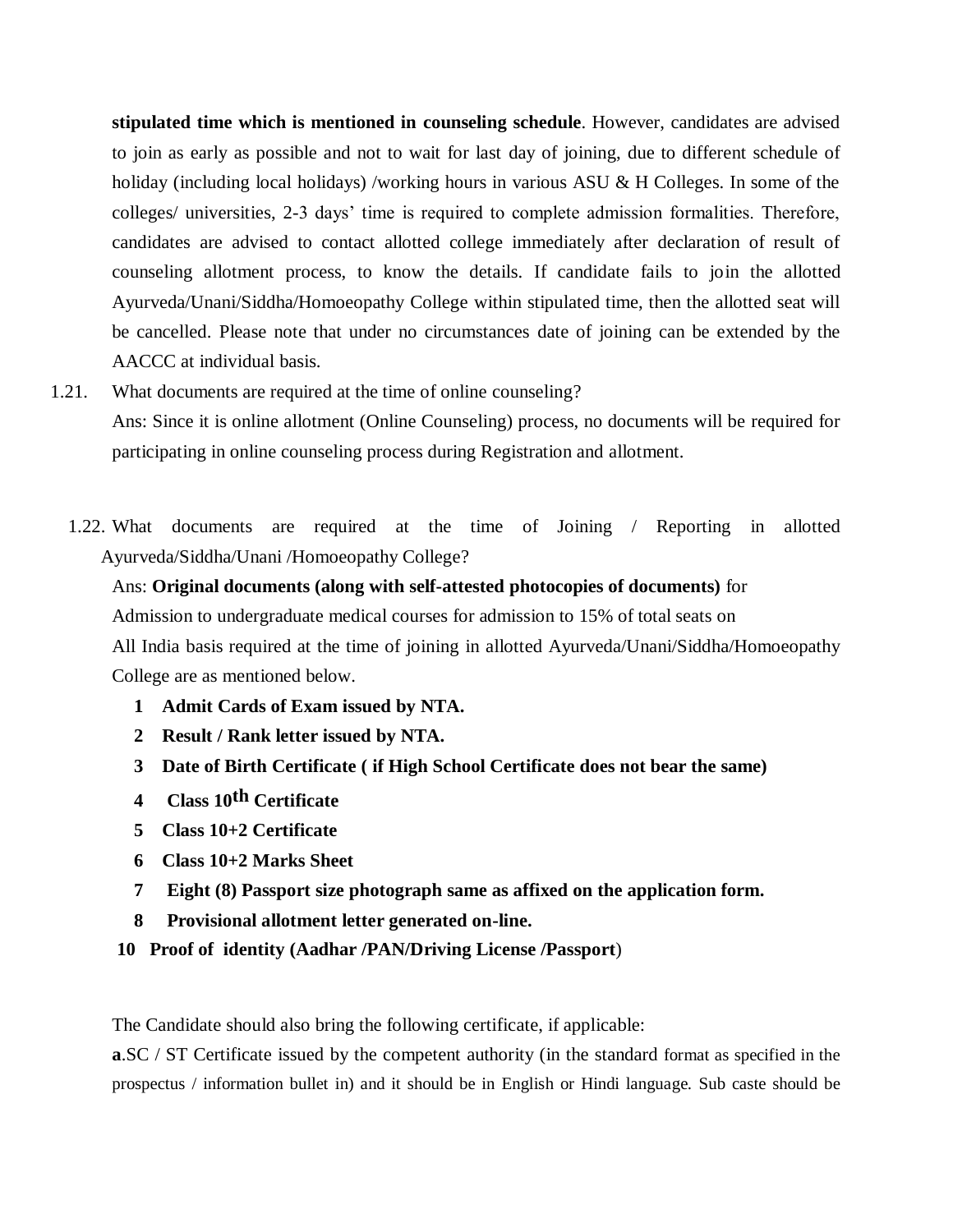clearly mentioned in the certificate. Some of the States insist for English version of Caste Certificate. In case the certificate is in region al language the candidate should carry an Attested translated copy of the certificate in English/Hindi.

**b**. OBC certificate issued by the competent authority. The sub- caste should tally with the Central List of OBC. The OBC candidates should not belong to Creamy Layer to claim OBC reservation benefit. The OBC certificate must be in the standard format as mentioned in the prospectus / Information Bulletin.

**c**. Economically Weaker Section (EWS) certificate issued by the competent authority as per the OM No. 20013/01/2018-BC-II dated January 17,2019 issued by the Ministry of Social Justice and Empowerment and the OM No. 12-4/2019- U1 dated 17.01.2019 as well as the Letters No 35- 2/2019-T.S.Idated21.01.2019,01.02.2019,04.02.2019and15.02.2019 of MHRD Department Of Higher Education regarding implementation of reservation for Economically Weaker Sections (EWS) for admission in Central Educational Institutions.

d. Disability Certificate issued from a duly constituted and authorized Medical Board for 21 Benchmark Disabilities as per the Rights of Persons with Disability Act 2016 (RPwD Act, 2016).No other PwD certificate, issued by any other Authority / Hospital will be entertained. **Kindly refer Annexure-I & II.**

e. Certificate of  $10^{th}$  standard having Tamil as one of the subjects in case of admission in BSMS course or candidate has to study Tamilas subject during the  $1<sup>s</sup>$ <sup>t</sup> professional course.

**(Candidates are advised to see college information, of allotted college for, any other document which may be required by the allotted college) Candidates without original certificates / documents shall not be allowed to take admission in allotted ASU&H College. Candidates who have deposited their original documents with any other Institute /College /University and come for admission with a certificate stating that" their original certificates are deposited with the Institute/ College / University" will notbeallowedtotakeadmissioninallottedAyurveda/Siddha/Unani/HomoeopathyCollege. Kindly note that there will be no reservation for EWS/OBC/ SC/ ST/ PwD candidates in Private Deemed Universities.**

1.23. What are the instructions regarding EWS, OBC, SC, ST and PwD certificates? Ans:-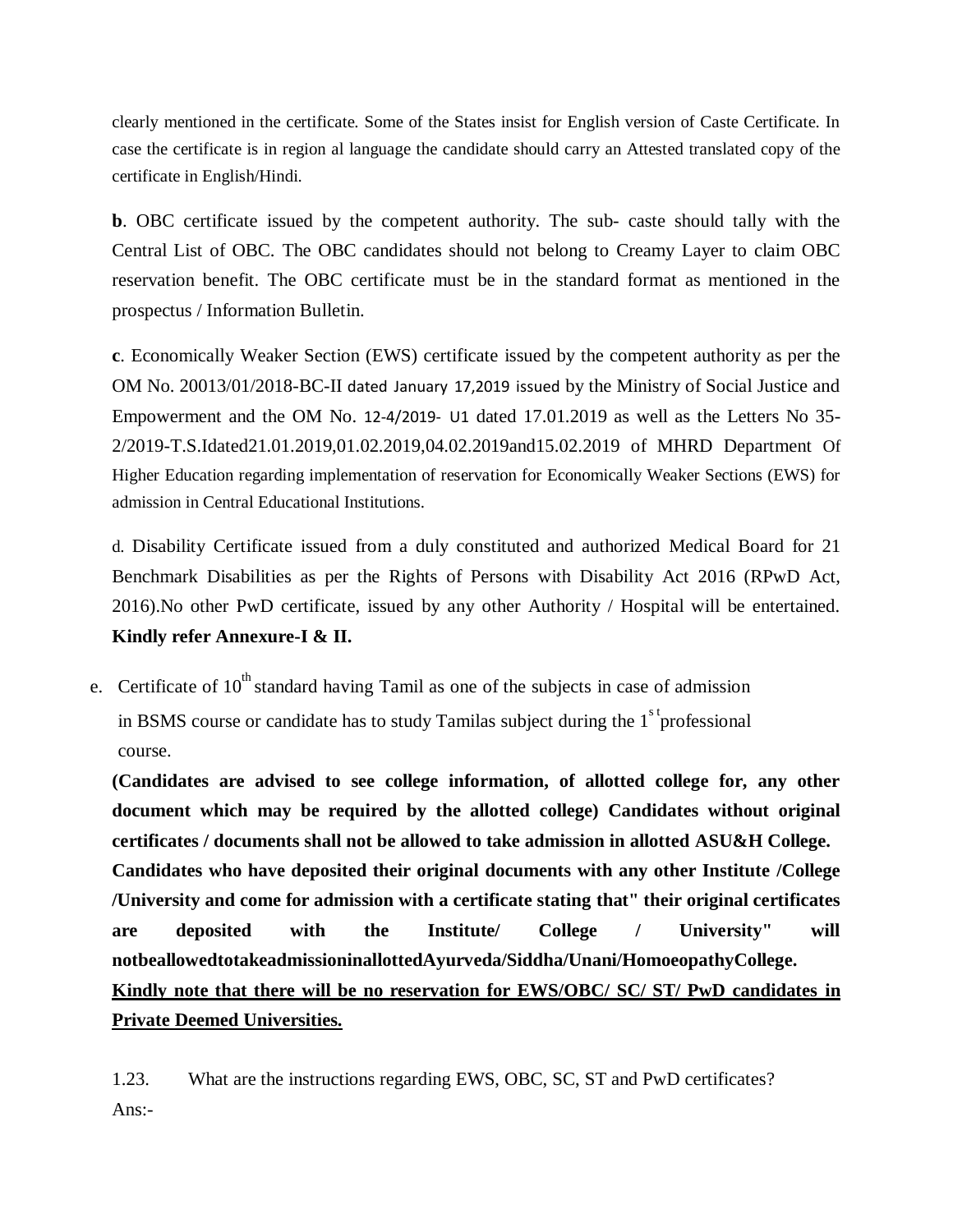- 1. Please read/see FAQNo.1.22.
- 2. Candidates are requested to read prospectus and instructions regarding Caste and Person with Disability (PwD) Certificate carefully. In case the candidate fails to produce proper Caste (and PwD , if applicable) certificate at allotted Ayurveda/Unani/Siddha/Homoeopathy College then he/she will not be permitted to join the allotted Ayurveda/Unani/Siddha/Homoeopathy college (allotted seat will be cancelled) and his/her category will be changed, if otherwise eligible for changed category.
- 3. Range of disabilities included as per "THE RIGHTS OF PERSONS FOR DISABILITIES ACT2016".

1.24. From where can I obtain Person with Disability (PwD) Certificate?

Ans: The qualified Person with Disability ( PwD )candidates having any of the 21 Benchmark Disabilities as per the RPWD Act,2016 should get themselves examined and certified at one of the under mentioned Disability Assessment Boards, constituted at the four metro-cities. Candidates may refer Annexure-I& II also:

1. Vardhman Mahavir Medical College & Safdarjung Hospital, Ansari Nagar, (Ring Road), New Delhi-11002.

- 2. All India Institute of Physical Medicine and Rehabilitation, HaziAli, Park, K. Khadya Marg, Mahalaxmi, Mumbai-400034.
- 3. Institute of Post Graduate Medical Education & Research, 244, Archarya J. C. Bose Marg, Kolkata-20.

4.Madras Medical College, Park Town, Chennai-600003.

5.Grant Government Medical College, J. J. Hospital Compound, Mumbai, Maharashtra.

6. Goa Medical College, Goa.

7.Government Medical College, Thiruvananthapuram, Kerala.

8.SMS Medical College, Jaipur, Rajasthan.

9. Govt. Medical College and Hospital, Sector-32, Chandigarh.

10.Govt. Medical College, Agartala, State Disability Board, Tripura.

The Person with Disability (PwD) candidates are required to carry their treatment papers related to their disability, including the investigation reports, at the time of reporting to the above mentioned designated institute authorized to issue disability certificate.

1.25. Is it necessary to obtain PwD certificate from above mentioned Centers only?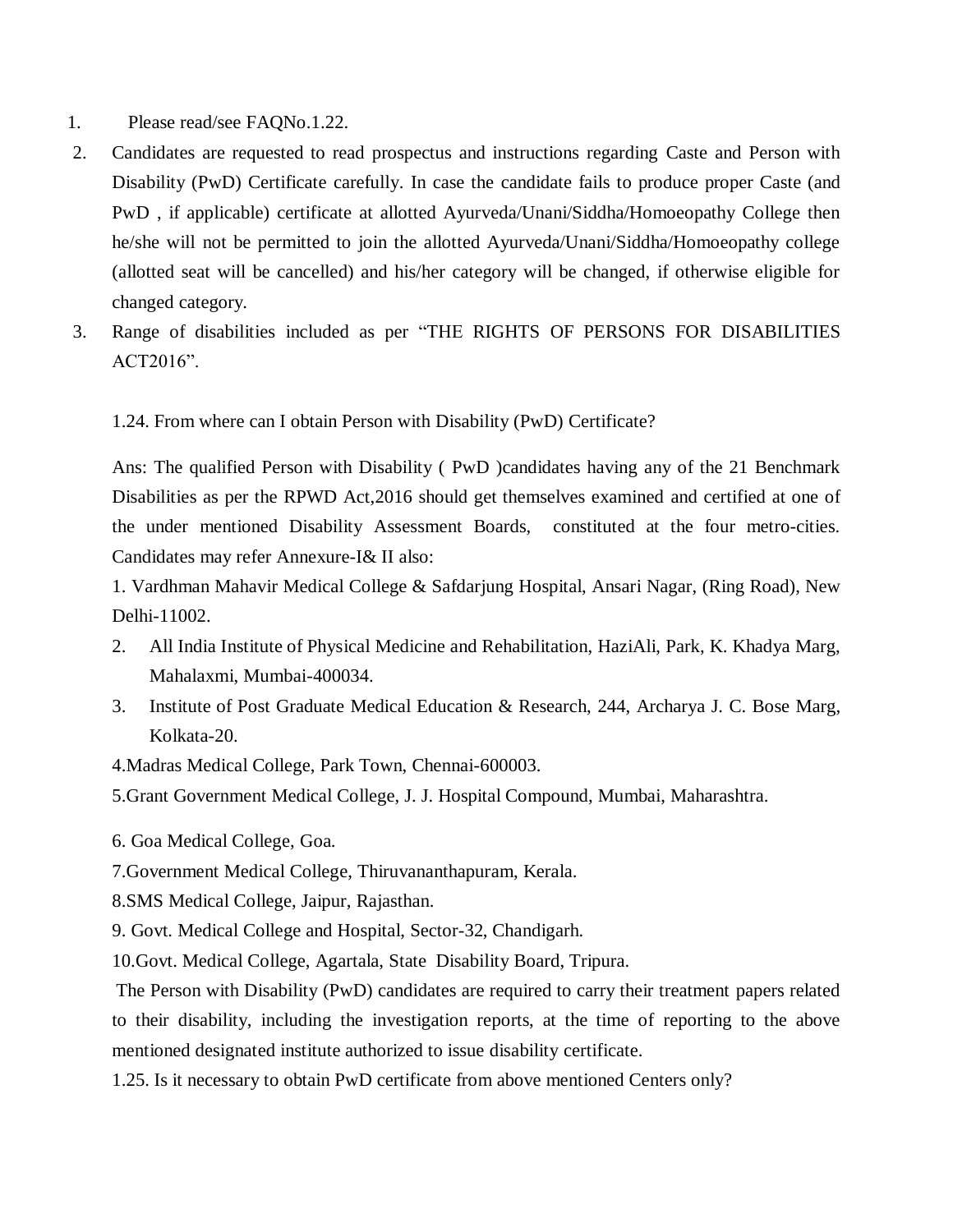#### Ans:**Yes, the certificate issued by any other hospital / board will not be accepted.**

1.26.Is there any restriction for filling up number of choices of Institution (College) (and courses i.e. B.A.M.S./B.S.M.S/B.U.M.S./B.H.M.S) in choice filling form?

Ans: No, you can give as many choices as you wish during online choice filling.However, choices should be in order of candidates' preference. There will be common software for seats of AIQ/ Central Universities/National Institutes Deemed Universities for filling up choices.

1.27.Is it necessary to fill up the choices and lock the choices to get seat allotted? Or I will be allotted seat automatically from left over seats?

Ans:

1. Yes, It is compulsory to fill up the choices. After online registration (registration is compulsory to take part in online allotment process, before theround-1 during specified registration period), you have to fill in choice of Institutions /colleges /courses in order of your preference. Once choice is filled in, it can be modified before locking it. During the choice locking period, it is necessary to lock the choices to get a print of your submitted choices. If candidate does not lock the choice submitted by him/her, it will be automatically locked at 5.00PM of last date of choice locking.

2. If you don't register and fill in choices during registration period, you will not be allotted any seat. Please also note that registration will be available once before allotment of round-1, before starting of round-2and3rd/Mop up Round.

**Important: Don't wait till the last minute to Register and Lock your choices and to take a printout. Please go through your submitted choices before locking, as once you lock the choices they cannot be modified or changed even if you have made a mistake. It may result in allotment of a seat which you never wanted. (Please note that the choices once locked cannot be unlocked even from AACCC)**

1.28.Is it necessary to join allotted Ayurveda/Unani/Siddha/Homoeopathy College to get chance to participate in next round?

Ans:

1 .Candidate is required to join allotted institution/college and complete the admission formalities then only candidate can claim their allotted seat.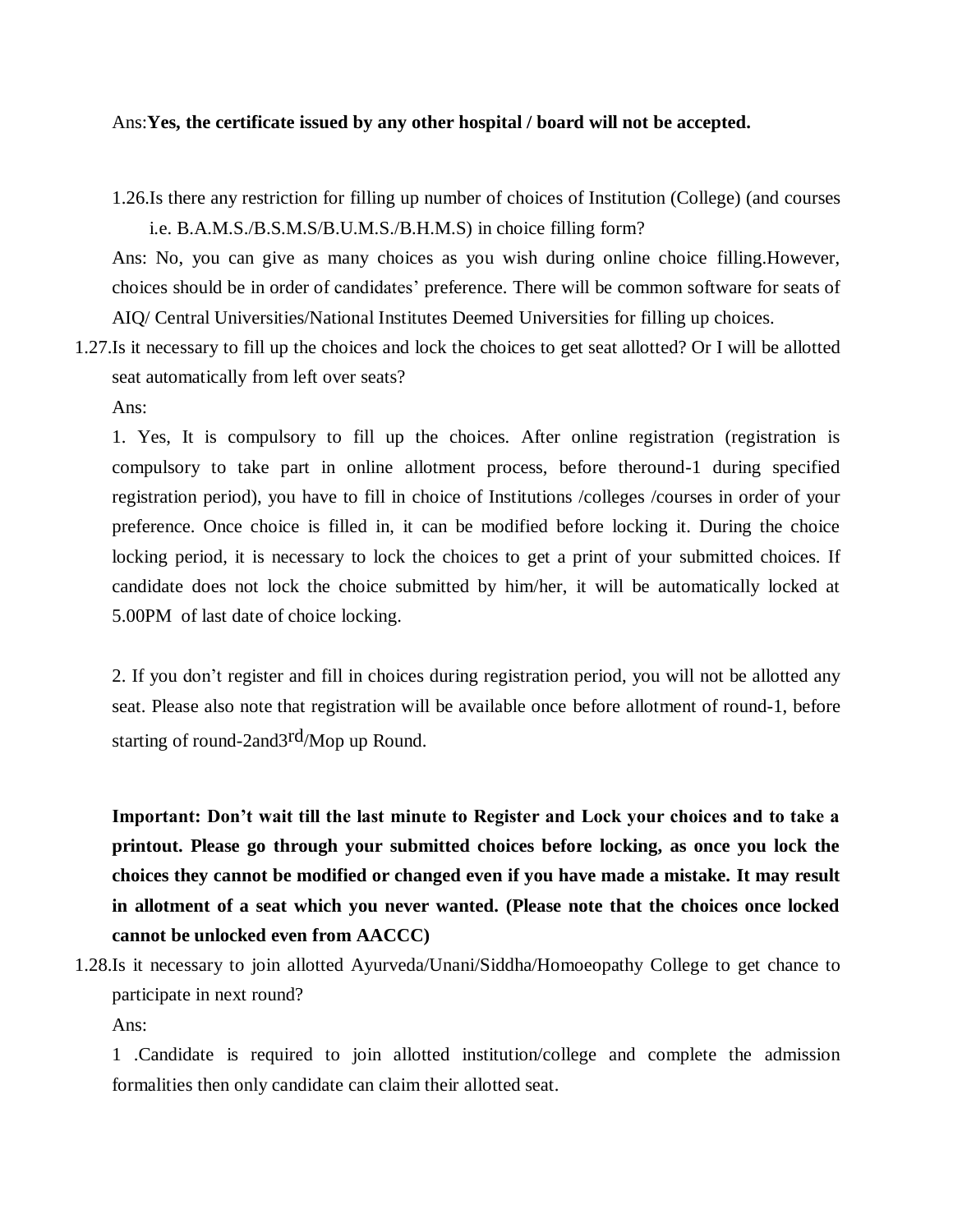2. For Round- 1 as there is Free Exit, candidates can resign from the allotted seat in First Round during prescribed time, if he/ she is not satisfied with the allotted seat and can still participate in Round 2 with original User ID & Password of Round 1.

3. Candidates who are allotted a seat in Round 1 but do not join are also eligible to participate in Round-2, however, the second candidates cannot claim their seat allotted in Round-1.

4. Candidates admitted in Round 1 (applicable on those candidates, who are holding their seats after free exit period) & Round 2 are not allowed to exit and participate in any further counseling. Such candidates are only allowed to upgrade their seats in 3rd/Mop-up Round of All India quota seats counseling conducted by AACCC and it is mandatory for such candidates to take admission on their upgraded seats in  $3<sup>rd</sup>/$  Mop Up round. Such candidates, if not joined the upgraded seats, then they are in-eligible for any further counseling (Central/State/UT/Nominated seat etc.) and their security money will be forfeited.

1.29. What should I do if I want to retain my first round seat which I joined? Ans. You need not fill any fresh choices for Round 2 and first Round seat will be retained.

#### 1.30. Who are eligible for 2nd Round of allotment?

Ans: Candidates eligible for seat allotment in 2nd round would be from one of the following groups:

1. Group–I: Registered candidates who did not get any seat allotment inthe1stround.

- 2. Group-II: Registered candidates who have secured seat under reserved quota & whose 1st round of allotted seat got cancelled during the document verification on reporting for admission will be considered for Allotment of seat in the extra round of seat allotment, with changed Category, subject to availability of seat in respective category.
- 3. Group–III: Candidates who have reported at allotted institute during1stround of allotment and want to participate in Round-2
- 4. Group- IV: Candidates who have been allotted a seat but Not Joined.
- 5. GroupV: Candidates who have resigned from the allotted seat of first round.
- 6. GroupVI: NEET-2021qualified candidates, who have not registered in Round-1 and want to register for Round 2.

1.31.Who are not eligible for 2nd Round of allotment?

Ans: Candidate who has become non eligible due to having inadequate documents as per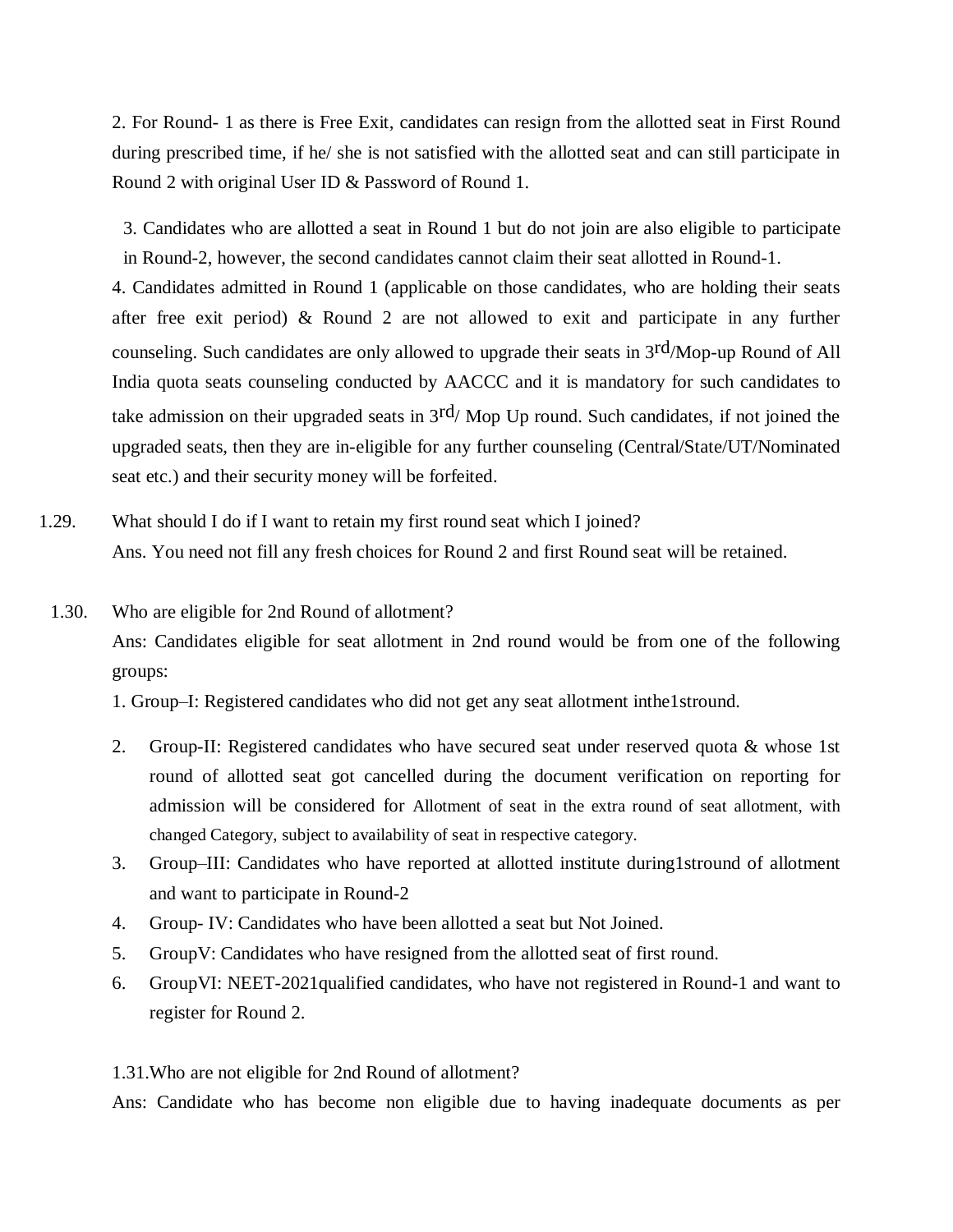Eligibility Criteria.

# 1.32. What is the procedure for Second round (round2)? Ans:  $2<sup>nd</sup>$ round of Counseling:

1. Fresh set of seats gets added to the system (seats available duringround-1), if any, which is due to latest approvals of Ministry of AYUSH, Government of India (increase in admission capacity of existing Ayurveda/Siddha/Unani/HomoeopathyCollege/ starting of new Ayurveda/Siddha/Unani/Homoeopathy college). The candidates will be shown all choices (seats available and likely to be available )which are against vacant, virtual vacancies which are likely to get vacated during up-gradation.

2.The choices of candidates, who have submitted option for participation in the second round during the reporting period for the first round seat allotment, would be initialized (the choices remaining afterallotment,submittedbeforeround-1 will stand cancelled ),and candidates are required to submit fresh choices online during the time the window is open for the same. Choices which were filled during 1st round of choice filling will be null & void.

3. All eligible candidates who desire to take part in second round  $\& 3^{rd}$  / Mop up Round of online allotment will have to submit fresh choices during choice submission period and lock the choices during period of locking.

4. There will not be any indicative allotment in Round-2 of allotment, locked choices of the candidates would be processed and result will be published.

5. Those candidates, who do not submit fresh choices for the round-2 counseling, would not be considered.

1.33. Will there be any Mock Counseling and indicative allotment in  $2^{nd}$  round &  $3^{rd}$  / Mop Up round of allotment?

Ans: There will not be any Mock Counseling and indicative seat allotment in  $2^{nd}$  round &  $3^{rd}$ Mop-Up Round of allotment.

1.34. Can a candidate participate in second round without submitting fresh choices (based on choices submitted before round-1)?

Ans: **No,** Fresh choice submission by eligible candidates, as mentioned above is necessary for consideration for seat allotment during round-2. If candidate does not submit fresh choice (s) during choice filling period, the candidate will not be considered for allotment of seat during Round-2 and will retain the already allotted (joined) seat, if any.

1.35. After I join Second Round of Counseling of minimum 15% AIQ can I leave/ Resign to join State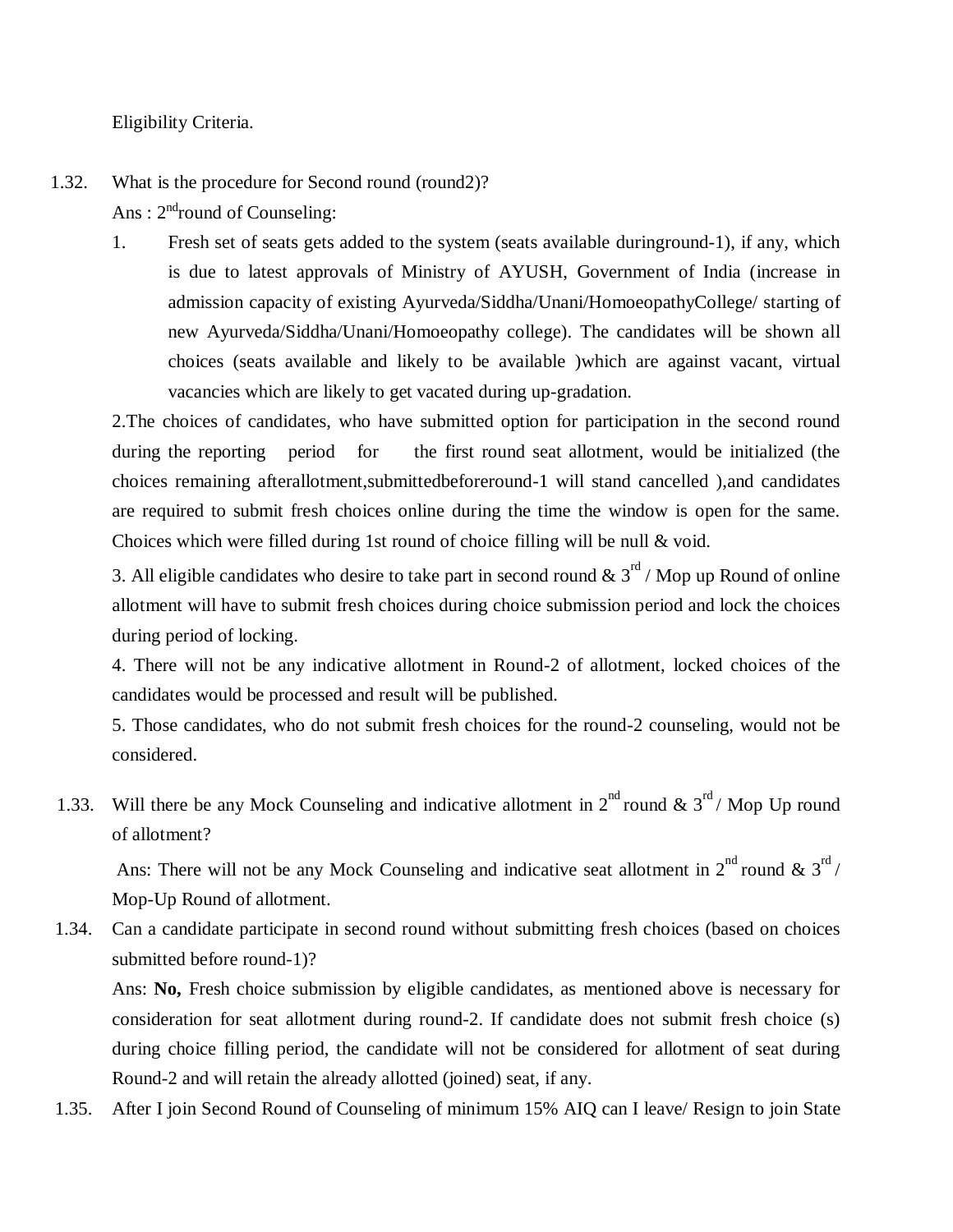Quota / Private College seat?

Ans: Once you join second round seat from minimum 15% All India Quota, you will not be allowed to vacate from allotted 2nd round seat. However, if you are allotted a seat in Second Round in AIQ, but you have not joined, you can Exit without joining the allotted seat to participate in other counseling.

- 1.36. If I give consent for up-gradation of my choice during first round and if my choice is allotted, is it necessary to join at college allotted during second round? Or in case I change my decision of upgrading choice, can I continue study in college allotted through first round of allotment? Ans: In case candidate is allotted seat during the second round of allotment process, **the seat allotted during the first round will be automatically cancelled** immediately (and allotted to somebody else) and candidate will have to join the college/seat allotted during second round after obtaining online generated relieving letter from college allotted in Round-1. If a candidate does not join the college / seat allotted during the second round, within stipulated period and candidates, not be Eligible for further Rounds of AACCC counseling either with the existing registration nor new registration.
	- 1.37. If I give option to participate in second round at the time of joining college from first round allotment, but later change my decision and want to continue study at already allotted Ayurveda/Siddha/Homoeopathy/Unani College, what is the procedure to avoid change (cancellation) of already allotted college/seat?

Ans: If a candidate does not submit fresh choice(s) during the choice submission period before the second round of counseling, such a candidate will retain the already allotted seat. If candidate is not allotted any seat from the submitted choices during the round-2, then also the candidate will retain her / his earlier allotted seat.

1.38. If I forget my password that I have created during the process of registration, how to retrieve it? Ans: To retrieve the forgotten password, system facilitates the following process: The candidate is required to enter the information that he/she filled at the time of registration and then security question & answer thereon to be entered as given during New Candidate registration process.The above data submitted by candidate will be validated with the registered candidate's database. If the above entries match, then only the candidate would be permitted to enter new password to proceed further.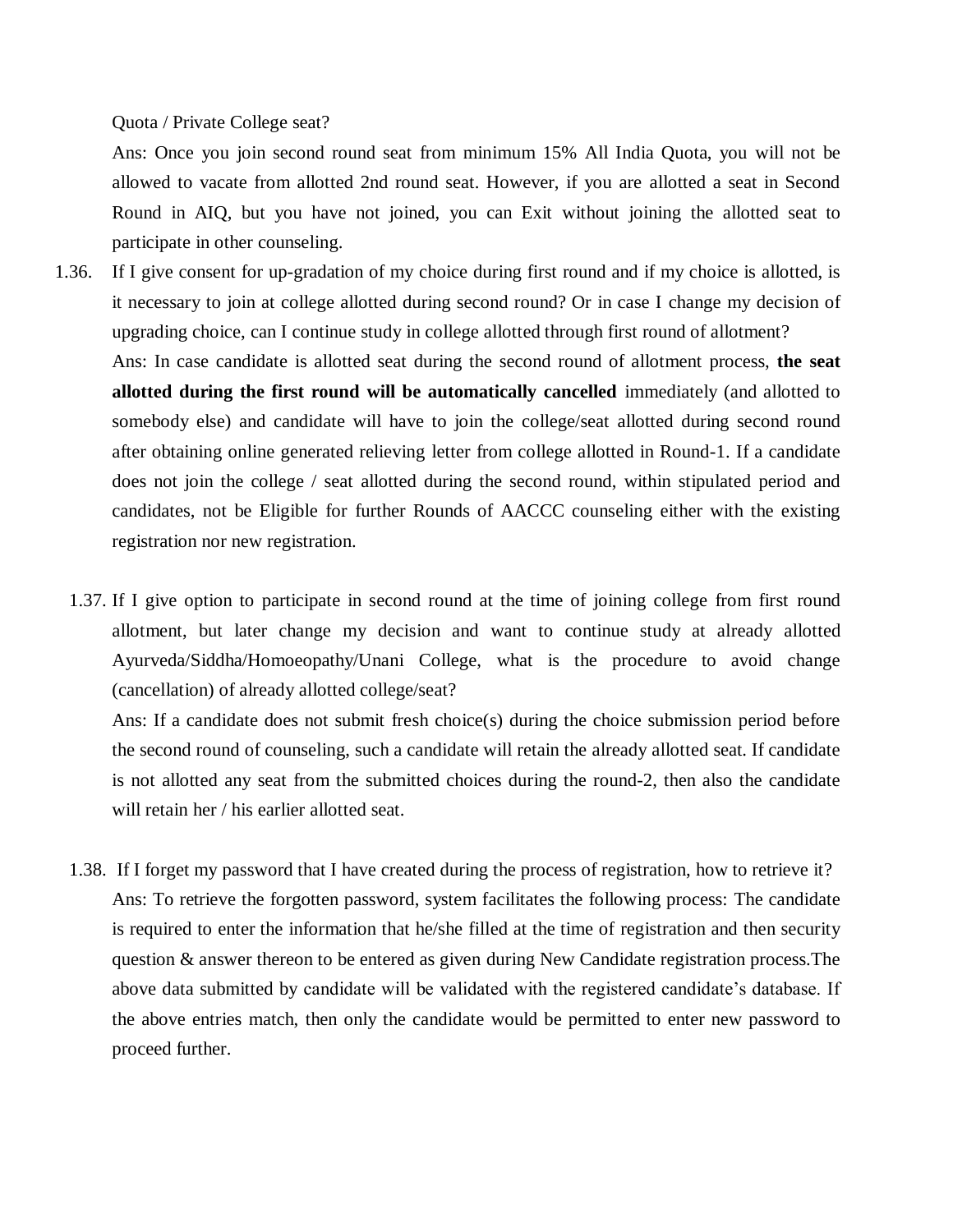**IMPORTANT:** Candidates are advised to remember the password, Security question & its chosen answer and also retain their application form printout ready till completion of admission process. It is not possible for AACCC to retrieve such password.

1.39. In case I have Birth Certificate / Caste Certificate/other certificate(s) in regional language will it be acceptable at the time of reporting? Ans: Certificates issued by the competent authority on standard format, should be in English or Hindi language. Please remember that some of the states insist for certificate in English language only**. Candidates are advised to carry certified (attested) Copy of English version of the original certificate, in case certificate issued is in other than English language, along with original certificate.**

- 1.40. If there is discrepancy in spelling of name in documents and application form, what do I do? Ans: If there is discrepancy in spelling of name in documents, candidate must carry proof that the documents belongs to same person, in the form of an affidavit.
- 1.41. Can I get Information Bulletin of NEET-2021 UG published by NTA for admission to minimum 15% of total seats on all-India basis?

Ans: Copy Of Prospectus information Bulletin is available on NTA website.

1.42. What about condition of Stipend / fees structure / course duration /bond amount /tribal area/other conditions applicable in various Colleges/States.

Ans:Stipend /fee structure/ course duration/ bond amount/ rendering of service in rural /tribal area /other conditions etc. may vary from State to State and Institute to Institute. The allotment made through online allotment process will be firm and final. Therefore, the candidates should well examine these points before opting for a seat at an Ayurveda, Siddha, and Unani& Homoeopathy college. AACCC shall neither be responsible nor shall entertain any case on above grounds, if any. The information received from various participating Ayurveda/Unani/Siddha/Homoeopathy Colleges has been made available on AACCC website under College Information heading. Candidates are advised to visit the website of college/ institution also to check the information. In case they require any additional information, they can contact the college / institution on telephone.

1.43. How and when I had to make the payment?

Ans: After registering for fresh registration, payment page appears automatically. Candidate can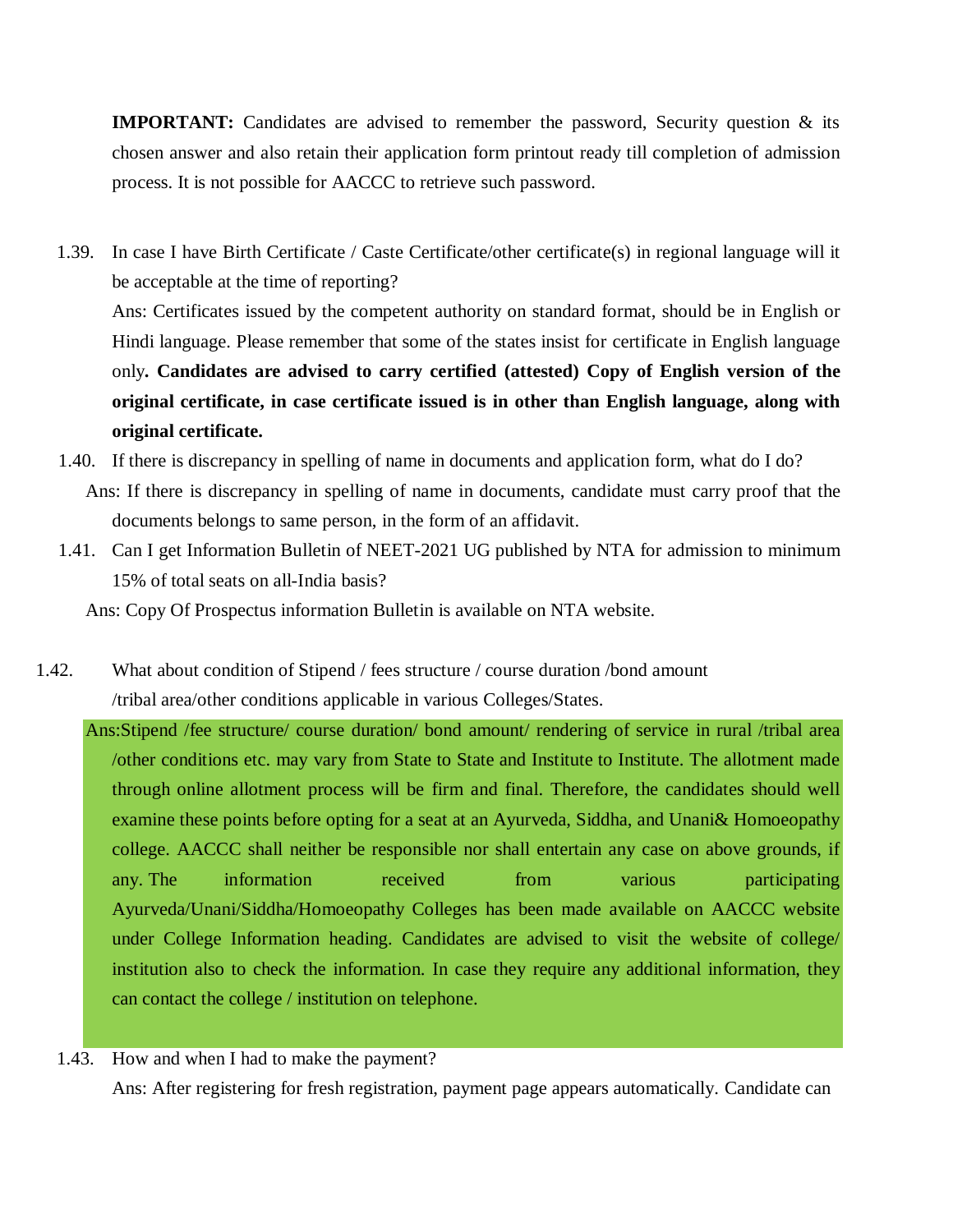do online payment by Net Banking / credit card/ debit card only after making the payment as per choice. Only after the successful payment candidate proceed for choice filling.

1.44. How to use registration and Choice filling form on website?

Ans: Candidates will have to log on to website [www.aaccc.gov.int](http://www.aaccc.gov.in/)o get registered and then fill in choices. Please study counseling scheme and FAQs carefully. It is advised that after going through the list of seats available, a tentative list may be prepared first as per your preference of colleges, before attempting to fill choices on-line. Candidates are advised to read and understand user manual for the candidates carefully before registration.

1.45. Difficulty in login, what may be the problem $(s)$ ?

Ans: Please read user manual for the candidates. Follow the instructions about use of browser, use of same spellings, and same format of date (Use digits for day, month and year with–in between) as in application form submitted to NTA. The internet Connection should be uninterrupted. If internet connection interruption takes place, the IP address which is being monitored by the Counseling Software, will change and session expired message will be displayed. In such case, please try to login from other computer having uninterrupted internet connection from which other candidate(s) has logged in successfully, if possible.

- 1.46. I have difficulty in creating Password, what may be the problem(s)? Ans: Creation of password should be as per password policy. Please follow the password policy. Please use the internet browser as suggested in user manual, as it is difficult to login from some of the other browsers. While creating password avoid using Caps Lock key, instead of Caps Lock key, use shift key.
- 1.47. When I try to login for choice filling / submission, it say wrong roll number / password, what may be the problem(s)?
- Ans: This can happen if roll number typed is in corrector password typed is incorrect. Password is case sensitive, therefore use password which was created by user exactly same as typed while creating. In case password is forgotten, try to retrieve password by using security question and its answer.
- 1.48. What are the guidelines for fresh choice filling before second round of online allotment process? Ans: Please remember that if any seat is allotted (in round-2) from the choice filled in by the candidate before  $2^{nd}$ Round of Counseling, the seat allotted during  $1^{st}$ round will be **automatically cancelled**. Therefore, the candidates are advised to fill in choice carefully for seats which are of higher preference than the earlier allotted seat. Candidates are not required to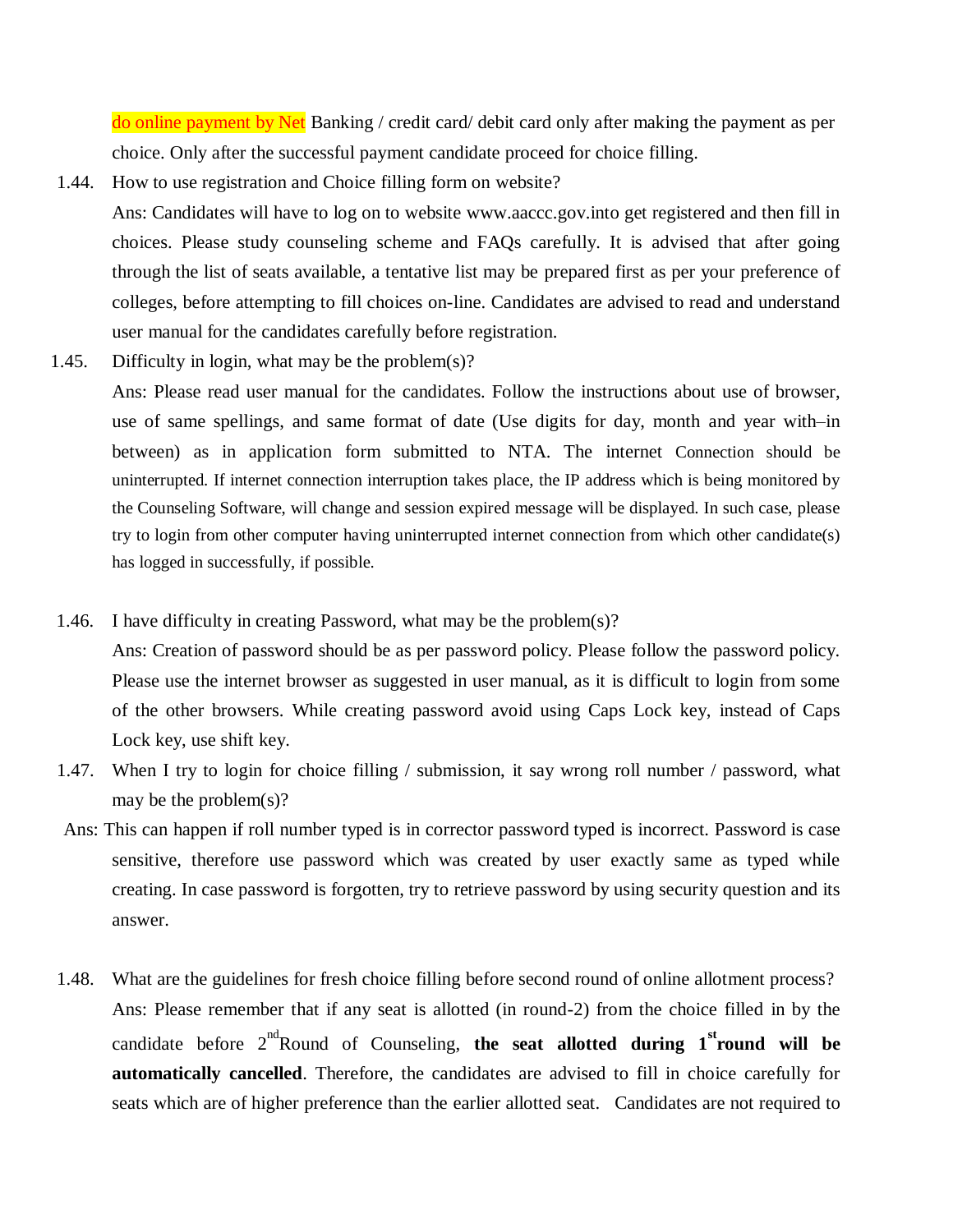fill up seat which is already allotted to them (already joined), in their choices during Round-2.

- 1.49. Can I modify my choices during the period of "Exercising of Choices and Locking" (during first round) and "Fresh Choice submission and locking for  $2<sup>nd</sup>/3<sup>rd</sup>$  Mop up Round"?
- Ans: Yes, you can modify, add or delete your choices during this period, before you lock your choices. But once you lock your Choices then you cannot modify. However, there registration (of New Users) is permitted up to specific date as mentioned in Counseling Schedule.
- 1.50. If I do not lock my choices upto5.00 PM of the last date of locking, what will happen to my choices?

Ans:The choices submitted and saved by you will be locked by the system at 5.00 PM (as per server time )of the last date of locking.

- 1.51. How can I get print out of my choices which system has locked? Ans: After 5.00 PM (as per server time) of last date of locking/ after locking of choices by the system, you will be able to take a printout of your submitted choices, during the first and second round of seat allotment and admission. You will also be able to see your locked choices and able to take a print out of the same at allotted Ayurveda/Siddha/Unani/Homoeopathy College at the time of admission on request.
- 1.52. If I opt to participate in second round of counseling whether my allotted seat (of first round) will be cancelled?

Ans: In case you are not allotted any seat in the second round, you will retain earlier allotted seat. **However on allotment of a seat in second round, the earlier allotted seat will automatically be cancelled** and allotted to another candidate. Therefore, you are advised to fill in only higher choices or any other choice which you prefer over the earlier allotted seat, for second round.

1.53. If I get an up-graded seat during second round  $/3^{rd}$  or Mop up Round, can I join that college directly?

Ans: No, you will have to get online generated relieving letter from the earlier institute/ college (from AACCC software - will be given by the college authority), before you join the next college / institution. Without such relieving letter candidate will not be permitted to join the seat allotted in round- $2/3<sup>rd</sup>$ or Mop up Round. Up-gradation is applicable only those candidates who have joined allotted seat of  $1^{st}$  round /  $2^{nd}$  Round and submit willingness for up-gradation.

- 1.54. If I lock my choices and later I want to modify/ edit my choices, is that be possible?
- Ans: Once candidate lock the choices it is not possible to unlock the software from AACCC end. Hence, candidate is advised to check all choices before locking.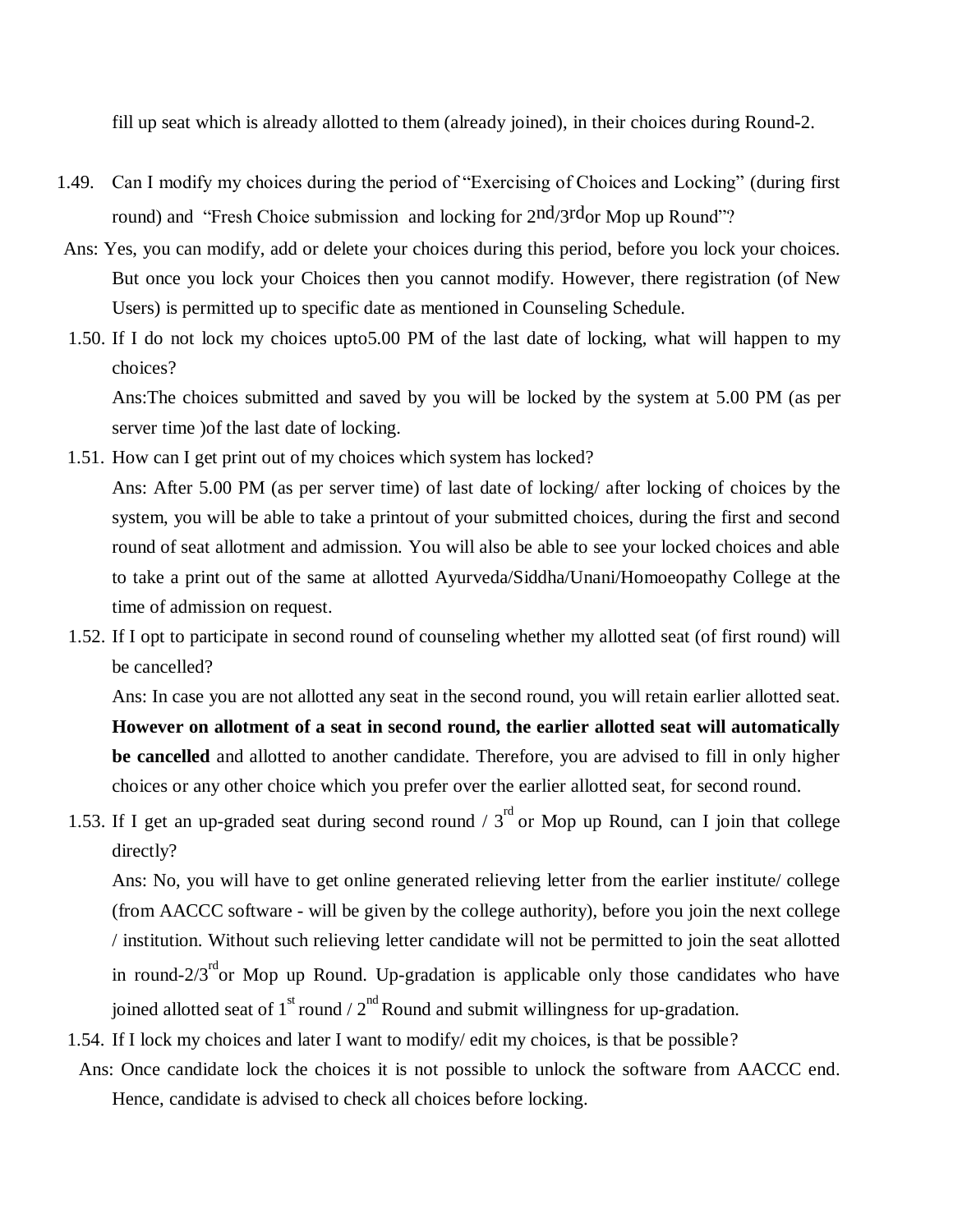- 1.55. What is the procedure for  $3<sup>rd</sup>$  / Mop Up Round Counseling which will be conducted by AACCC for Govt., Govt. Aided, Deemed Universities, Central Universities & National Institutes?
	- Ans. The net vacant seats due to non-joining, non-reporting of Round 2 will be published in the seat matrix and eligible candidates have to submit fresh choices and the result will be processed as per Choice & Merit. The candidates will be shown all choices (seats available and likely to be available) which are against vacancy, virtual vacancies which are likely to get vacated during up gradation and also during the conversion of seats as per the following algorithm:

| S.No. | <b>Conversion Category</b> | Category Converted to |
|-------|----------------------------|-----------------------|
|       | ST(PwD)                    | <b>ST</b>             |
| 2.    | SC(PwD)                    | <b>SC</b>             |
| 3.    | UR(PwD)                    | <b>UR</b>             |
| 4.    | OBC(PwD)                   | <b>OBC</b>            |
| 5.    | <b>ST</b>                  | <b>SC</b>             |
| 6.    | <b>SC</b>                  | <b>UR</b>             |

**Note:** Virtual vacancies are subject to vacancy of the seats and candidates can not claim these seats. Seat will be converted as per aforesaid algorithm, only if the reserved seat is not opted by any candidate of that particular category. UR category candidates cannot claim the reserved seats shown to them as virtual vacancy, if the same seatis opted by the candidate of that particular category.

1.56. Who will be eligible for  $3<sup>rd</sup>$  Mop up Round for Govt., Govt. Aided, Deemed Universities, and Central Universities & National Institutes?

Ans.

- 1. Candidates who are registering for the first time.
- 2. Candidates who have registered but not been allotted a seat in Round I & Round II.
- 3. All candidates admitted in Round I or Round II and want to upgrade their admitted seats.

1.57. What are the various fee to be paid at the time of registration?

Ans At the time of registration, candidate has to pay two kinds of fees

1. Non- refundable registration fee Rs.1000/-ForAIQGovt./Govt.aided/NI/CUUR/Gen-EWS/OBC candidates, & Rs. 500/-For SC/ST/PWD candidates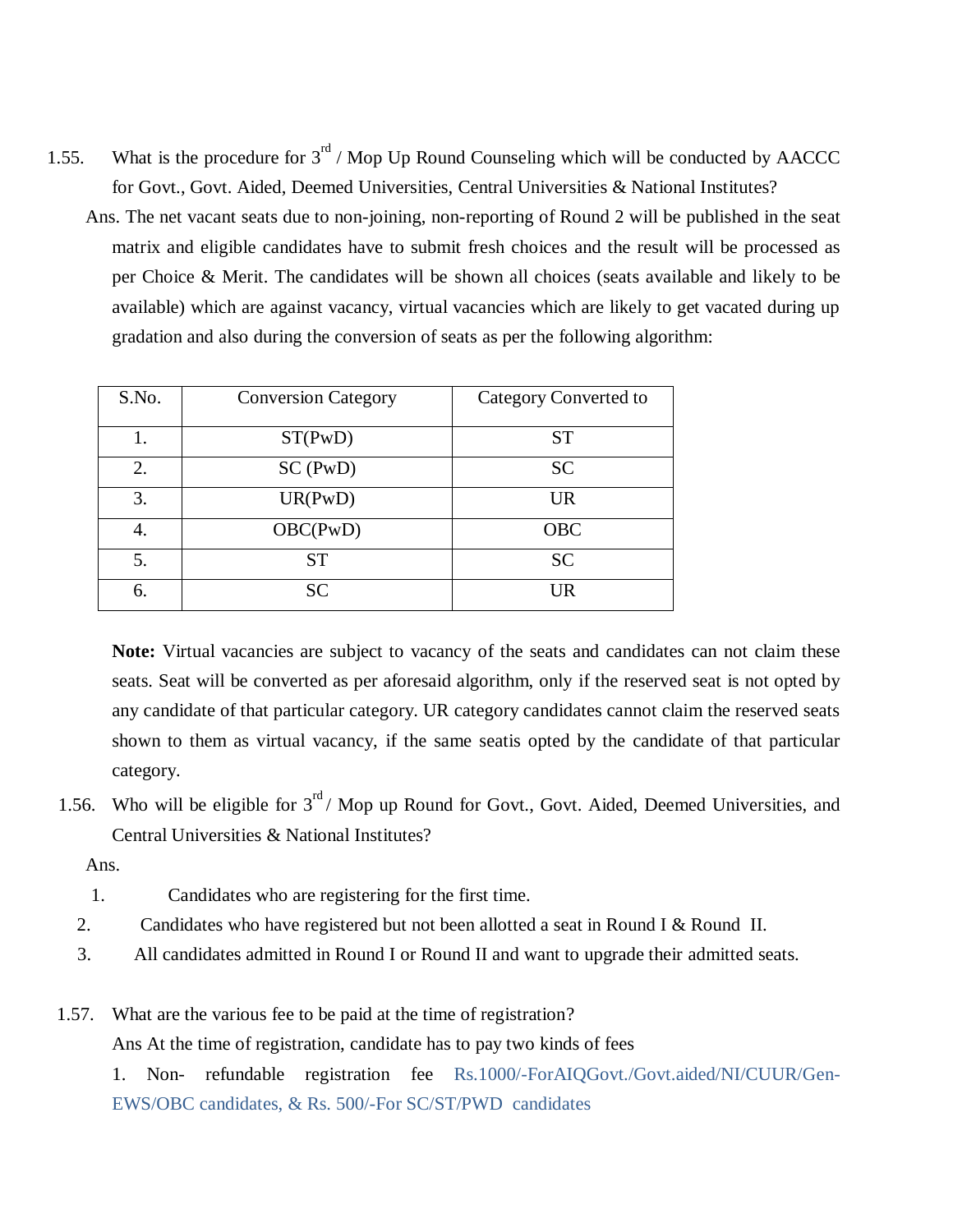2. .Rs.5000/- For Deemed Universities

**3. Refundable security money** which will be refunded to candidates after joining the allotted college or if candidate did not get any seat during Counseling to the same account of candidate from which payment had been made.

Rs. 10,000/- For Government / Government Aided colleges/ NI/ CU1.59.1.2.2.Rs. **50,000/-For Deemed Universities.** 

- 1.58. In case candidate had to apply for Government / Government aided / NI/CU and for Deemed Universities should the candidate pay the fee for both?
	- Ans.No, in such case the candidate has to pay only the higher fee i.e. of Deemed Universities Rs. 5000/- (counseling / registration) plus Rs50,000/ - ( security amount ).
	- 1.59. In what condition security amount will be forfeited?

Ans:-The security fee will be forfeited if the candidate who has been allotted a seat in the  $3<sup>rd</sup>$ Mop up Round does not join the respective institution during the  $3<sup>rd</sup>/$  Mop up round. It is mandatory for the candidates to take admission on their upgraded seats in  $3<sup>rd</sup>/$  Mop Up round from Round 1 & 2 admitted seats. Such candidates, if not joined the upgraded seats, then they are in-eligible for any further counseling (Central/State/UT/ Nominated seat etc.) and their security money will be forfeited. Also, the security amount will be forfeited in case the candidate gives wrong information at the time of registration on the basis of which a seat may be allotted and later cancelled by the Admission Authorities at the time of reporting.

1.60. What is the schedule for Counseling and Admission to UG Courses for the year 2021?

Ans. As per the schedule uploaded on the Website. (www.aaccc.gov.in)

- 1.61. What to do If I by mistake I had opted for Deemed Universities seats when I wanted to opt only for All India Quota (AIQ) Govt./Govt. aided seats. How do I correct it?
- Ans. There is a reset initialization option at registration page where candidate can reset the previous filled quota choice and fill the particular again and then proceed for registration. This facility is provided only once. **Reset initialization option will be closed 03 hours prior to the closing time for registration as per Server Time in each round.**
- 1.62. How many rounds of counseling are for Govt. Govt. aided, Deemed Universities, National Institute and Central Universities?
- Ans. There will be three rounds of counseling for Govt., Govt. aided, Deemed Universities, National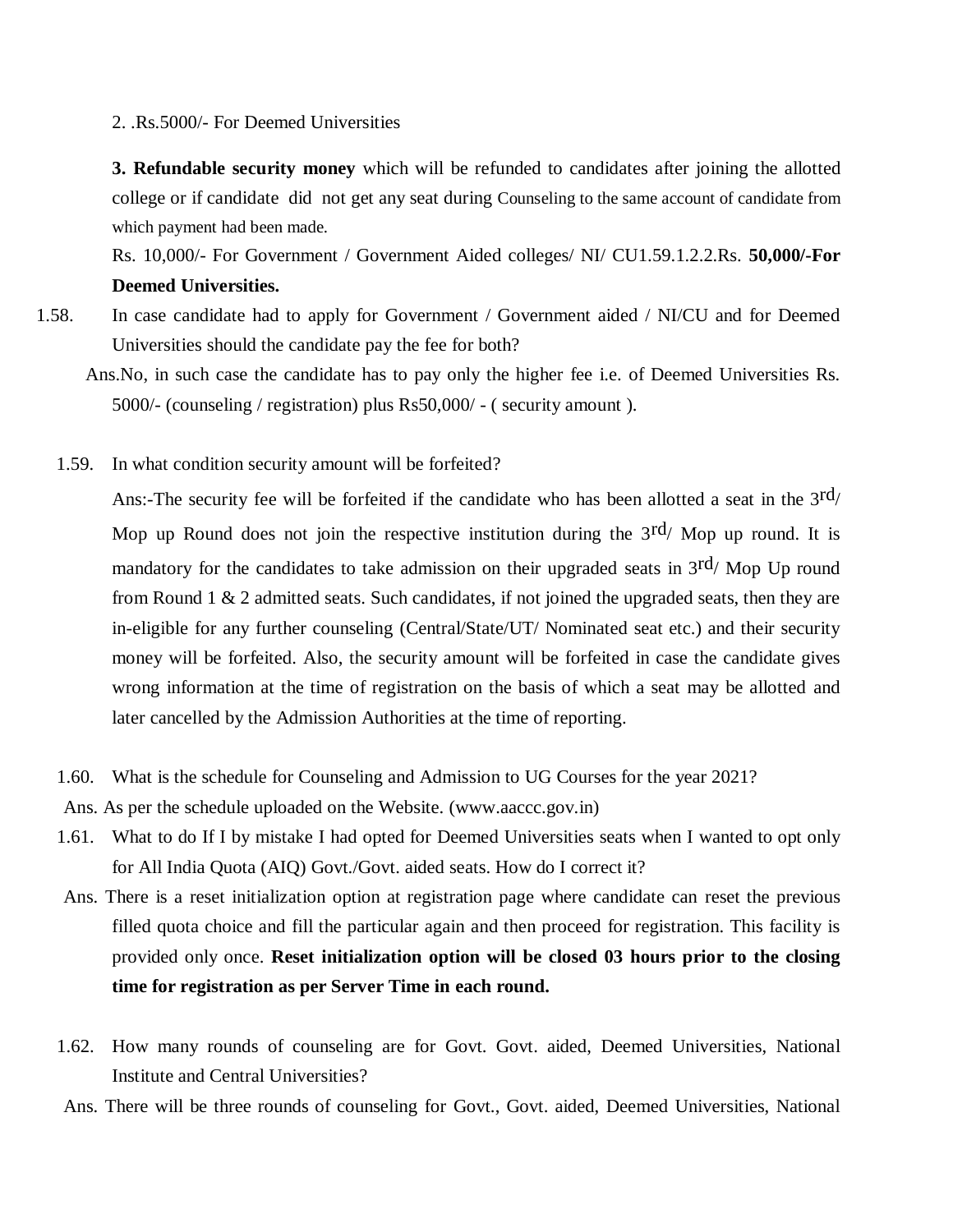Institutes and Central Universities including one mop-up Round followed by transfer of Non-Reporting & Non Joining Vacant seats of AIQG, AIQGA to State/UT counseling authorities / Colleges and forwarding the list of eligible students in order of merit to the concerned Institutes/Universities inc/o Deemed/CU/NI for Stray Vacancy Round (In case of Deemed /CU/NI, list of eligible candidates will be sent ,Govt. of India to Deemed /CU/NI which would be exhausted strictly in terms of merit and in case of Govt.

/Govt. aided college, list of in-eligible candidates will be circulated to concerned State/UT authorities).Please see the schedule on the website.

- 1.63. Whether Upgradation is allowed from 2<sup>nd</sup>round counseling of Govt./Govt. aided / Deemed Universities / Central Universities/National Institutions to  $3^{rd}$  / Mop-up Round counseling for Govt. / Govt. aided / Deemed Universities / Central Universities / National Institutions?
	- Ans... Yes, Up-gradation is allowed once a candidate joins a seat allotted in Round I & II of Govt. /Govt. aided/Deemed Universities/ Central Universities / National Institutions and the candidate will not be allowed to vacate the seat of AIQ. It is mandatory for the candidates to take admission on their upgraded seats in  $3^{rd}$  / Mop Up round from Round 1 & 2 admitted seats. Such candidates, if not joined the upgraded seats, then they are in-eligible for any further counseling (Central / State / UT / Nominated seat etc.) and their security money will be forfeited.
	- 1.64. I have registered for Round 1. Should I register again for Round 2 and 3rd/ Mop up Round (Govt./Govt.aided/DeemedUniversities/CentralUniversities/NationalInstitutions)?

Ans. No, only those candidates who have not registered in Round I / Round 2 need to register.

- 1.65. Who is Eligible for Stray Vacancy Round of Deemed Universities /Central Universities National Institutions?
	- Ans. All Registered Candidates except the following category are eligible for Stray Vacancy Round:
		- 1. Candidates allotted seats in Round I and II.
		- 2. Candidates who joined the allotted seat in Round I / Round II of AIQ/Deemed/Central Universities/National Institutions.
		- 3. Candidates allotted a seat in  $03^{rd}/$  Mop Up Round.
		- 4. Candidates joined a seat in  $03^{\text{rd}}$  / Mop Up Round.
- 1.67.Who are not eligible for Stray Vacancy Round of Deemed Universities / Central Universities / National Institutions?
- Ans... Following Candidates are not eligible:-
	- 1. Candidates allotted seats in Round I and II.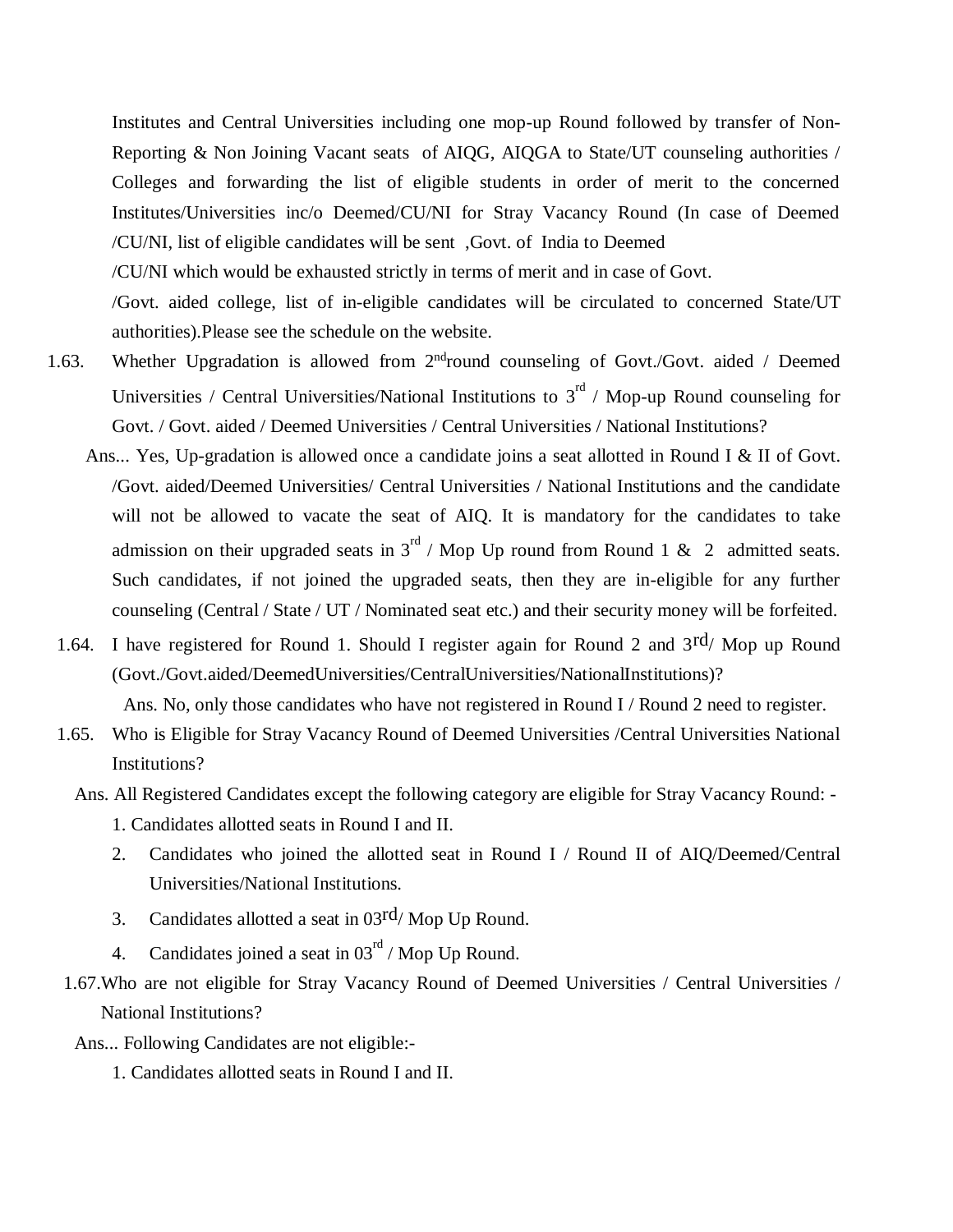2. Candidates who joined the allotted seat in Round I / Round II of AIQ/Deemed/Central Universities/National Institutions.

3. Candidates allotted a seat in 03rd/Mop up Round.

4 .Candidates joined seatin03rd/Mop up Round.

5. Candidates who have not registered in any of Previous 3 Rounds.

1.68.Will there be any Fresh Registration for Stray Vacancy Round?

Ans. No, there will be no Fresh Registration. The list of registered eligible candidates will be provided by AACCC to concerned Deemed/CU/NI for Stray Vacancy Round.

1.69. Whether I am eligible for State/UT if allotted a seat in  $2^{nd}$  Round /3<sup>rd</sup> or Mop up Round? Ans. If a candidate has been allotted a seat in Round II but not reported at the allotted Institute, he / she can exit **without Forfeiture of Fees** and a candidate has been allotted a seat in 3rd/ Mop up Round but not reported at the allotted Institute, he/she can exit with Forfeiture of Fees i.e. the Refundable security amount will be forfeited. However, once the candidate joins a seat allotted in  $2<sup>nd</sup>/3<sup>rd</sup>$  Mop up Round, he / she will not be eligible for exiting the seat and not eligible for any further Counseling. The names of such candidates who have joined in  $1<sup>st</sup>$  (holding their seats after Free exit period),  $2<sup>nd</sup>$  and  $3<sup>rd</sup>$ or Mop Up of AIQ of Govt. / Govt. aided colleges  $(1<sup>st</sup> & 2<sup>nd</sup> Round)$  Deemed Universities / Central Universities / National Institutions will be circulated to all State / UT / other counseling authorities for prohibiting the m to participate in any other counseling. It is mandatory for the candidates to take admission on their upgraded seats in  $3rd/Mop$  Up round from Round 1 & 2 admitted seats. Such candidates, if not joined the upgraded seats, then they are in-eligible for any further counseling (Central/State/UT/ Nominated seat etc.) and their security money will be forfeited. The names of all such in-eligible candidates will be circulated to all central/ State counseling authorities for prohibiting them to participate in any other counseling.

#### 1.70. Who are eligible for "Exit with Forfeiture" option?

Ans. Candidate who has been allotted a seat in  $03^{rd}/$  Mop up Round but does not report at the college may Exit with Forfeiture. (i.e. the refundable security amount will not be refunded in such a case). Round I joined candidate who has not been Upgraded in Round II may resign his seat allotted in Round 1 within five days of Round 2 Result ( availing Free exit ) announcement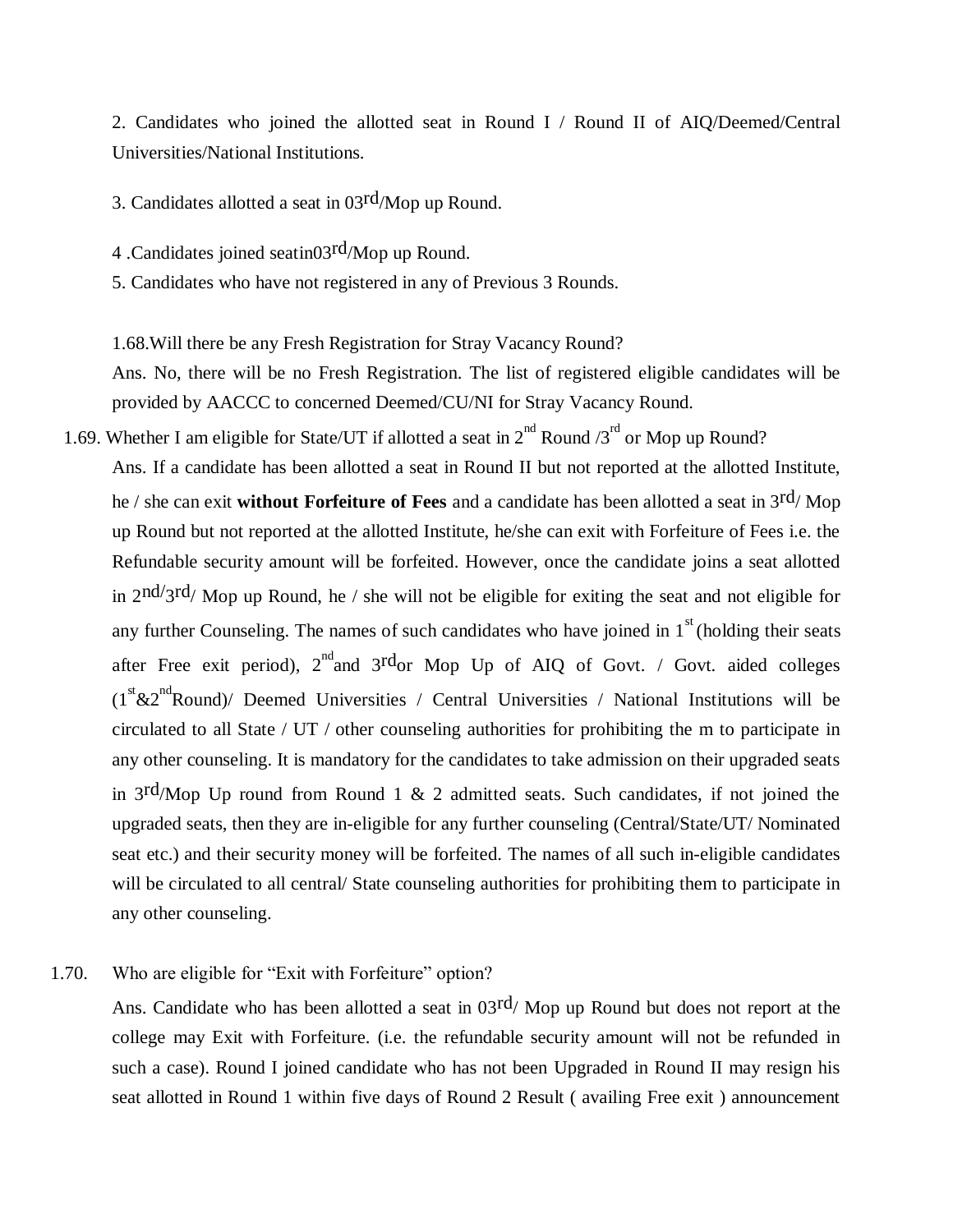failing which he will be considered as par to f joined candidates for Round 2 and rules will apply accordingly.

### **REFUND INFORMATION CLAUSE – As per University norms.**

- 1.71. When will the Refundable security amount be refunded if I am eligible as per Refund Policy? Ans. Refund will be initiated only after completion of all rounds of Counseling as per University Norms.
- 1.72. When and where this Security amount will be refunded? Ans: Security amount will be refunded only after 20 working days from the date of publication of refund details by AACCC in their web-site **[www.aaccc.gov.in](http://www.aaccc.gov.in/)**
	- 1. The security amount will be refunded to the same account from where the security amount was initially deposited by the candidate. E.g. If the security amount was deposited through Card #1234XXXXXXXX5678, then the refund will go to Card #1234XXXXXXXX5678 only. If the security amount was deposited from account # 123456789012 of State Bank of India IFS Code SBIN0003567 then there fund will go to then the refund will go to # 123456789012 of State Bank of India IFS Code SBIN0003567 only.

2. Hence the candidate should keep their card/bank account active till refund process is completed.

1.73. If the security deposit is remitted through unrelated card / bank account can the candidate request for refund to different card/bank account?

Ans: NO, the security deposit will be refunded only to the account from where the security deposit was initially deposited. The candidates are advised to not to use unrelated card / bank accounts for remitting security deposit. AACCC will not entertain such requests.

- 1.74. What happens if the candidate, by mistake, makes more than one payment for the same Roll # Ans: Candidate can approach the Financial Custodian after 15 days of closing of Registration Window. The Financial custodian will refund the excess payment, if any, within 30 days of receipt request from the candidate.
- 1.75. Do I have to request the Financial Custodian to refund the security amount? What is the schedule for refund of security amount?

Ans: NO. Candidate need not approach the Financial Custodian for refund of security amount.

1. The AACCC will publish the list of candidates who are eligible for the refund of security amount in the website of AACCC [www.aaccc.gov.in a](http://www.aaccc.gov.in/)s and when the counseling is completed. (Once all rounds of counseling are completed). The Financial Custodian will complete their fund of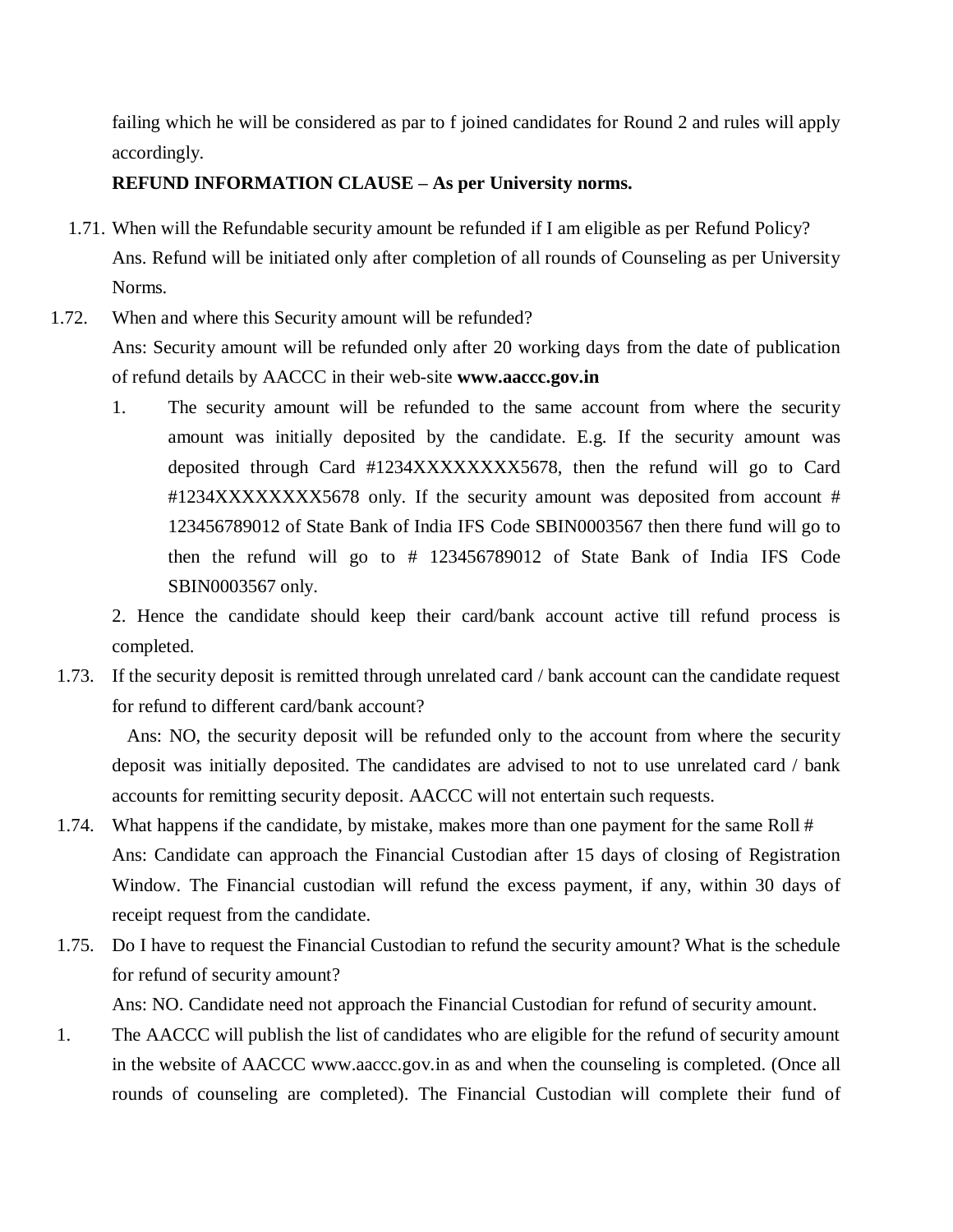security amount within 20 working days of publishing the eligible list in the AACCC Website.

- 2. Once the Financial Custodian completes the refund, AACCC will publish their fund details along with refund date & transaction in the website of AACCC www.aaccc.gov.in. There fund will be credited, depending upon the level of digitalization of candidate's bank, to the candidates account between 02 to 15 days from the date of refund by Financial Custodian.
	- 1.76. Can candidate initiate refund proceedings through charge back claim through the card Issuing bank?
	- Ans: No, Candidates who have been allotted Roll should not initiate refund proceedings through charge back claim through the card issuing bank. If the charge back claim is initiated, the Financial Custodian will not be in a position to initiate direct refund and refund of security amount will be delayed.
- 1.77. Who is the Financial Custodian?

Ans: All India Institute of Ayurveda, New Delhi, and an autonomous institute under the Ministry of AYUSH are the Financial Custodian. They will, on behalf of AACCC, collect non-refundable Registration Fees and refundable security amount from the candidates and refund the security amount, on the advice of AACCC, to the candidates.

1.78. How to contact the Financial Custodian?

Ans: The Financial Custodian can be contacted through mail "finance[-aaccc@aiia.gov.in"](mailto:aaccc@aiia.gov.in). The Financial custodian will respond only to the mails through mail id registered in the application form.

 $\odot$  Direct queries to AACCC regarding payment/ refund will not be entertained.

• Financial custodian will entertain only payment and refund related queries

Through finance - [aaccc@aiia.gov.in.](mailto:finance%20-%20aaccc@aiia.gov.in)

For other than financial related queries, the candidates may contact AACCC through mail [counseling-aaccc@aiia.gov.in.](mailto:counseling-aaccc@aiia.gov.in)

1.79. Will AACCC bear the bank charges incurred by the candidate while registering for counseling?

Ans: NO, Bank Charges if any, incurred by the candidate should be borne by the monthly.

- 1.80. Will the AACCC pay interest in the refundable security amount? Ans.NO. AACCC will not pay interest on their fundable security amount.
- 1.81. Can candidate remit the Registration Fee and Security Deposit from NRI Account? Ans: NO, since AACCC cannot, as per Reserve Bank of India (RBI) Rules, refund security deposit to NRI Account. If the candidate wants to use the funds available in his/ her NRI Account for registering for counseling, he/ she has to first transfer funds from NRI Account to NRO Account and from NRO Account to AACCC. There fund from AACCC will be credited to